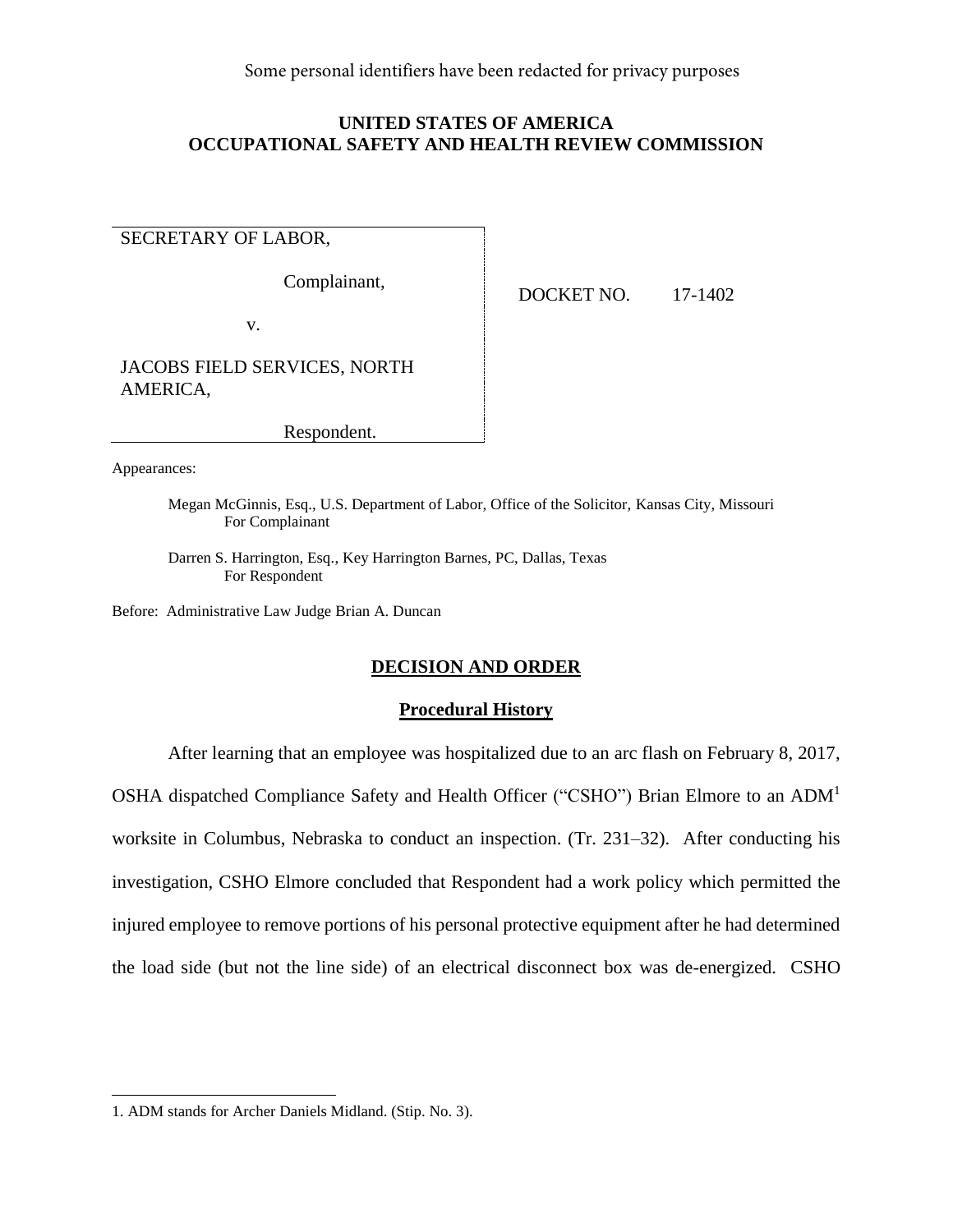Elmore found that this policy, as applied under the circumstances of this case, violated the Occupational Safety and Health Act of 1970 (the Act).

Based on CSHO Elmore's recommendations, Complainant issued a *Citation and Notification of Penalty*, alleging Respondent committed a single, serious violation of 29 C.F.R. § 1910.335(a)(1)(i), and proposed a total penalty of \$11,408. Respondent timely contested the *Citation*, which brought the matter before the Occupational Safety and Health Review Commission pursuant to Section 10(c) of the Act.

The Chief Judge initially designated this matter for Simplified Proceedings pursuant to Commission Rule 203(a); however, upon joint motion of the parties, the Court placed the matter back in conventional status. (Tr. 9). *See* 29 C.F.R. § 2200.203(a). A trial was conducted in Omaha, Nebraska on May 9–10, 2018. Seven witnesses testified at trial: (1) Brent Brabec, Respondent's electrical foreman; (2) Gerald Keller, Respondent's electrical superintendent; (3) [redacted], the injured employee; (4) Brian Elmore, Compliance Safety and Health Officer (CSHO); (5) Landis Floyd, Complainant's designated expert; (6) Michael Taubitz, Respondent's designated expert; and (7) Jason King, Respondent's Director of Health, Safety, and Environment. Both parties timely submitted post-trial briefs for the Court's consideration.

#### **Jurisdiction & Stipulations**

The parties stipulated the Commission has jurisdiction over this proceeding pursuant to Section  $10(c)$  of the Act and that, at all times relevant to this proceeding, Respondent was an employer engaged in a business and industry affecting interstate commerce within the meaning of Sections 3(3) and 3(5) of the Act, 29 U.S.C. § 652(5). (Tr. 27–28). *See Slingluff v. OSHRC*, 425 F.3d 861 (10th Cir. 2005). The parties also stipulated to other factual matters, which were read into the record. (Tr. 27–29).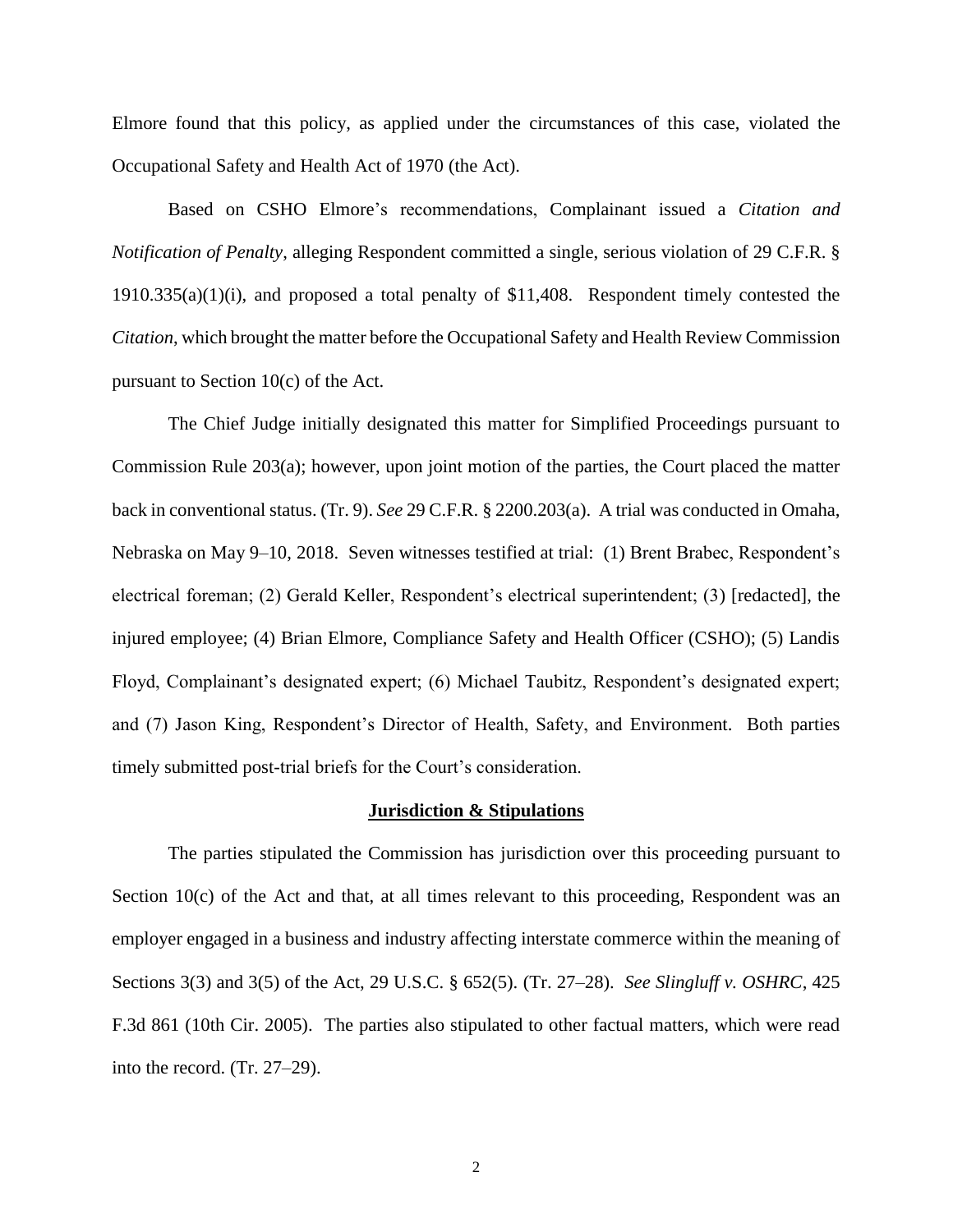#### **Factual Background**

Respondent is a large, national electrical contractor that provides on-site services to ADM, which is also a large company that, at this particular facility, makes ethanol, fructose, starch, and other corn byproducts. (Tr. 43). Respondent has multiple crews and foremen working at ADM's Columbus, Nebraska facility at any given time. One crew was tasked with connecting a new subpanel in one of ADM's fabrication shops to a 480-volt disconnect switch. (Tr. 46). During the installation, one of the crew members was exposed to an arc flash, resulting in serious injuries to his hands and face. (Tr. 44–45; Stip. No. 10).

Respondent's employees at the ADM site were supervised by Gerald Keller, Respondent's on-site superintendent. (Stip. No. 8). Keller was responsible for overseeing each of the foreman, who were, in turn, responsible for supervising their respective crews. (Tr. 42). The foreman who supervised the injured employee was Brett Brabec, a licensed journeyman electrician with over 19 years of experience. (Tr. 41). Brabec supervised a crew of six employees, including [redacted], the employee injured by the arc flash. (Tr. 42).

According to Brabec, he was responsible for assigning tasks, explaining those tasks, reviewing job safety assessments (JSAs), and performing periodic checks of his employees. (Tr. 48–49, 71–73). Brabec testified that, once he assigned a task, he would "walk down", or describe in general terms, the steps necessary to accomplish the task. (Tr. 49). It was incumbent upon the crew members to develop a JSA, which identified hazards and protective measures. (Tr. 72–73; 140–41). Brabec reviewed the JSAs to ensure that hazards were accounted for and appropriate measures were taken to mitigate those hazards. (Tr. 73–74). Brabec testified he performed these reviews during his trips around the worksite, which he did approximately 10 times per day. (Tr.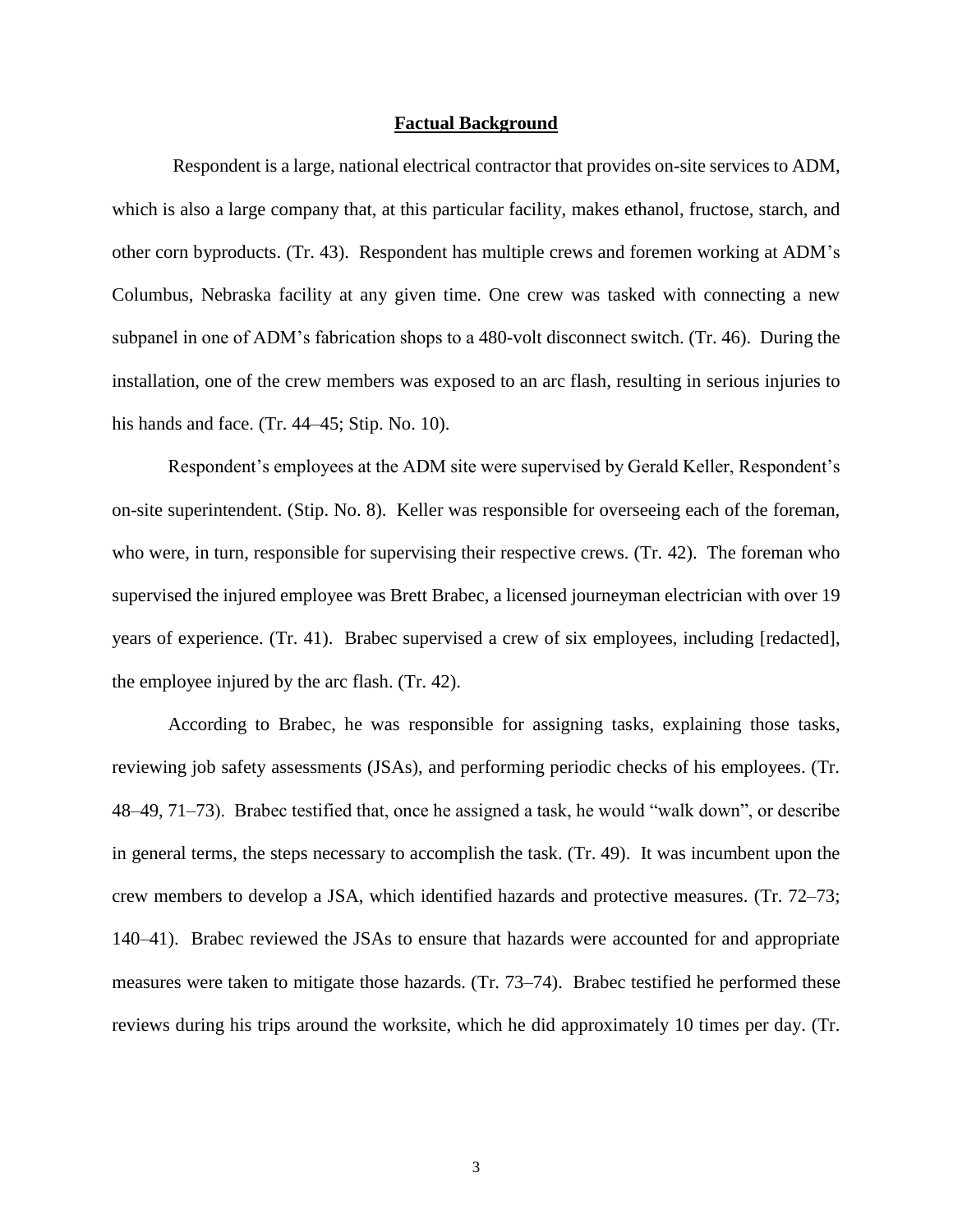140). In addition, Brabec was responsible for performing daily and weekly comprehensive inspections, which included a checklist for issues of concern. (Tr. 140–145; Ex. R-9, R-10).

On the day of the accident, Brabec directed [redacted] to "run conduit, pull wire and terminate the load side" of a 480-volt disconnect, which was designed to provide power to a subpanel in the maintenance pipe shop. (Tr. 48, 53–54). The disconnect was located, along with other similarly situated disconnects, on a larger installation referred to as the "skid" (Tr. 46, 48; Ex. C-13). According to Brabec, [redacted]'s task started by terminating, or attaching, the wires at the subpanel in the pipe shop and moving backwards to the disconnect switch. (Tr. 66). Before connecting those wires to the disconnect switch, however, [redacted] needed to confirm that the load side<sup>2</sup> of the disconnect was de-energized. Once de-energization was confirmed, [redacted] was directed to terminate the three phases and neutral wire to their respective lugs on the bottom half (load side) of the disconnect box. (Tr. 68–70; Ex. C-11). In this case, there were no existing wires on the load side yet. (Tr. 63). Accordingly, Brabec referred to this as a new installation. (Tr. 48).

From the outside, a disconnect switch is an enclosed metal box with a lever on the outside, indicating "ON" or "OFF". (Ex. C-11). By turning the disconnect to the "OFF" position, the switch removes a set of three blades from their cradles inside the disconnect box. (Tr. 113; Ex. C-11). This severs the connection between the aforementioned "load" side at the bottom of the disconnect and the "line" side at the top of the box. (Tr. 113–14, 185; Ex. C-11). As compared to the load side, the line side is the location where incoming electricity is supplied to the disconnect. (Tr. 55). Both the line and load side have three phases (A, B, and C) and a ground (or neutral) wire. (Tr.

l

<sup>2.</sup> As discussed more fully in the succeeding paragraph, the "load side" of a disconnect is also referred to as "secondary voltage". (Tr. 56). In either case, it refers to the bottom half of wires and lugs in the disconnect box that sends power out to pieces of equipment and subpanels. (Tr. 56).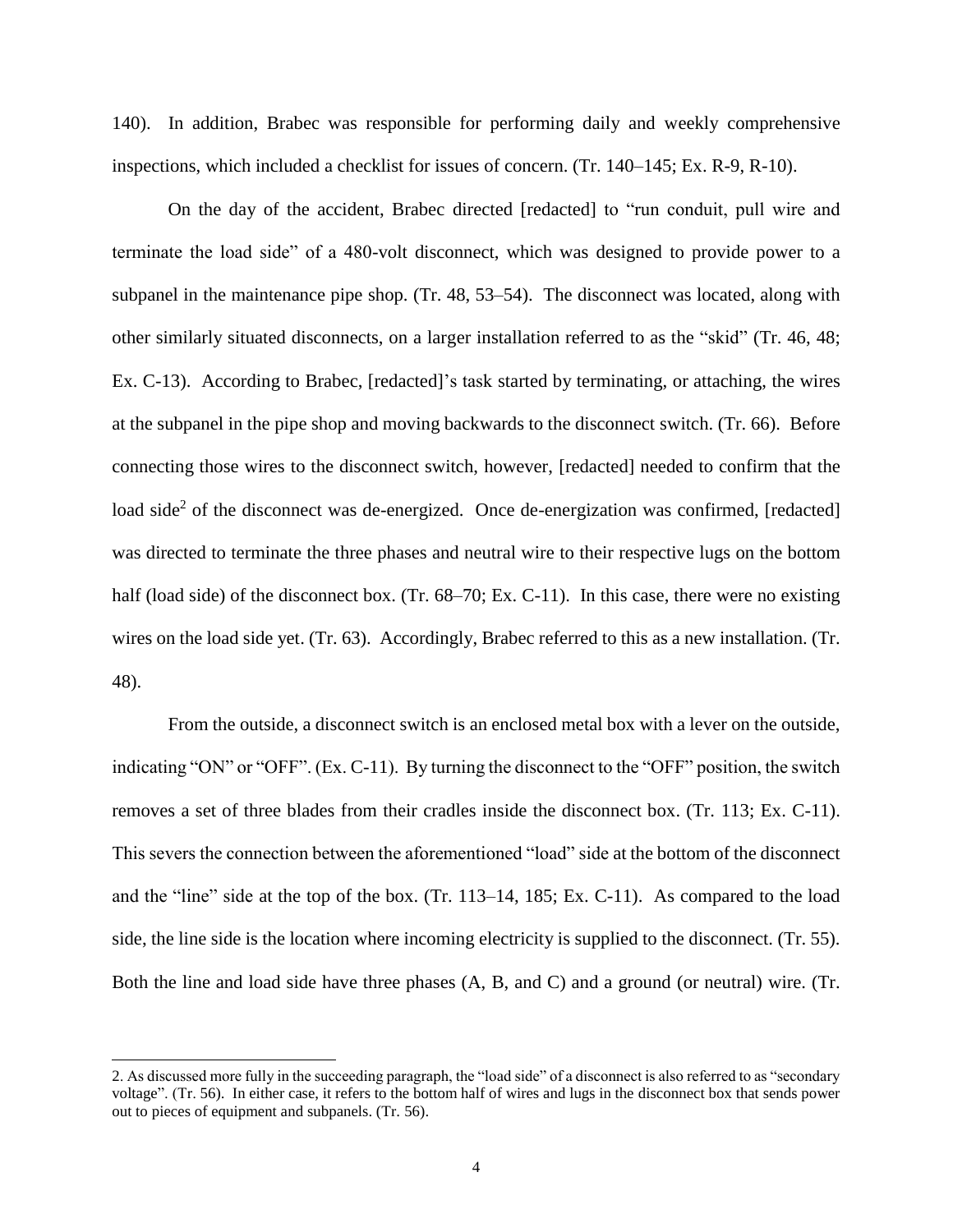57–59; Ex. C-11). The wires on the load side terminate to the appropriate lug on the load side, and the wires on the line side terminate to the appropriate lug on the line side; the blades of the switch engages/severs the connection between the two sides. (Tr. 113–14; Ex. C-11). It should be noted, however, that flipping the switch to OFF only severs the power running to the load side. (Tr. 322–23). Unless power is cut off further upstream, there is still electricity running into the line side top-half of the box. The dividing line between the two sides is marked by an arc shield, which is a piece of plastic that is designed to guard against the possibility of an arc flash when disengaging the blades and, to an extent, provide protection against incidental contact with line side parts. (Tr. 267, 296–97; Ex. C-11). The arc shield cover was not complete; there were gaps ranging from one-quarter inch to three inches along the sides and towards the rear of the box. (Tr. 154, 318; Ex. C-11).

On the day of the accident, Brabec reviewed and approved the JSA for [redacted]'s task, which was filled out by his fellow crew member, Clayton Hoadley. (Tr. 49, 72, 140–41). According to Brabec, the JSA identified all of the expected hazards and addressed those hazards through various controls and PPE. (Tr. 72–80; Ex. C-23). Per the JSA, [redacted] set out a barrier 10 feet away from the disconnect, which would prevent otherwise unqualified or unaware employees from wandering into the area, which is referred to as the arc flash boundary. (Tr. 69; Ex. C-23). Under Brabec's supervision, [redacted], who was wearing a 40-cal "hot suit", which provided head-to-toe electrical protection, switched off the disconnect and proceeded to verify that the load side was de-energized. (Tr. 68–70, 81, 224). Verifying de-energization required [redacted] to implement what Respondent referred to as its "test-test-test" procedure, a tripartite examination that is designed to leave little doubt as to whether a circuit is energized. (Tr. 68–69).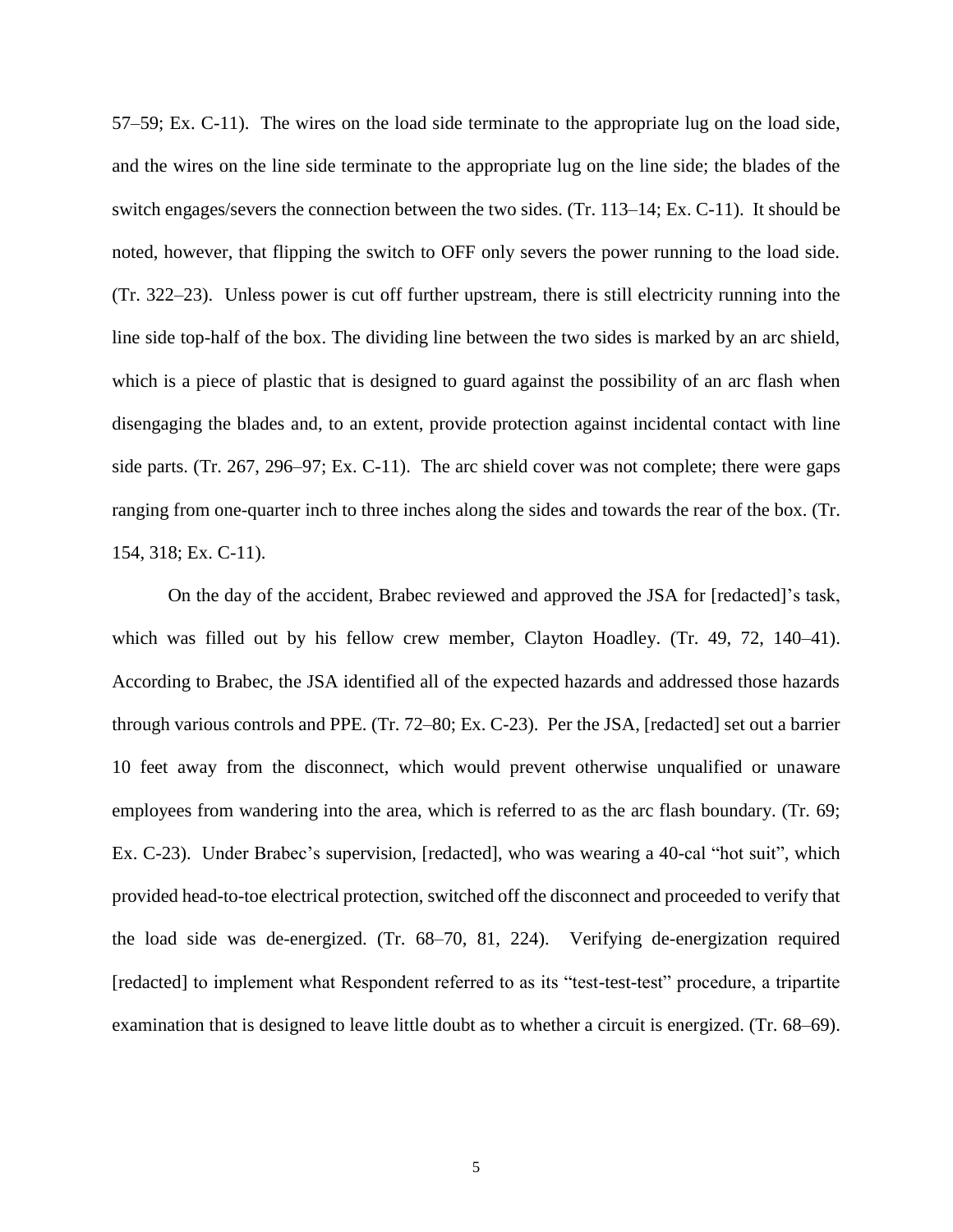Brabec confirmed [redacted] had properly de-energized the load side and proceeded to go about his rounds. (Tr. 87).

Once [redacted] had de-energized the load side, Respondent considered it to be in an electrically safe working condition (ESWC). (Tr. 115–16; Ex. C-32 at 22). This was so even though he would be working within inches of live components on the line side, albeit at least partially guarded by the arc shield. (Tr. 157; Ex. C-11). Nevertheless, pursuant to Respondent's policy, [redacted] was permitted to (and did) remove his shock-rated gloves and face shield. (Tr. 117–19). According to Brabec, those items were cumbersome, and their removal allowed [redacted] to have more dexterity while working with the wires. (Tr. 117). [redacted] proceeded to connect the A, B, and C phases to the load side lugs. (Tr. 211).

After connecting the phases and taping off the load-side neutral, [redacted] was informed by Brabec that he had to bond the load-side neutral to the ground bar on the load side. (Tr. 213). In [redacted]'s estimation, he did not have a lot of room to bond the load-side neutral on the ground bar, which was located behind the A, B, and C phases. (Ex. C-11). So, [redacted] determined he needed to remove the ground bar from the box to allow him enough room to attach the neutral. (Tr. 213). The problem, however, is that the line-side ground wire ran from the top of the disconnect, along the inside of the box, and attached to the same ground bar. (Tr. 100; Ex. C-11). When [redacted] removed the ground bar, the rigid, uninsulated copper ground wire shifted and contacted the line-side "A" phase, causing the arc flash that injured him. (Tr. 213).

Once Brabec was informed of the incident, he returned to the skid to find [redacted] with his hands in the snow and his face badly burned. (Tr. 89). [redacted] was taken to the hospital, where he stayed for several weeks. (Tr. 416; Ex. C-1). He ultimately returned to work, only to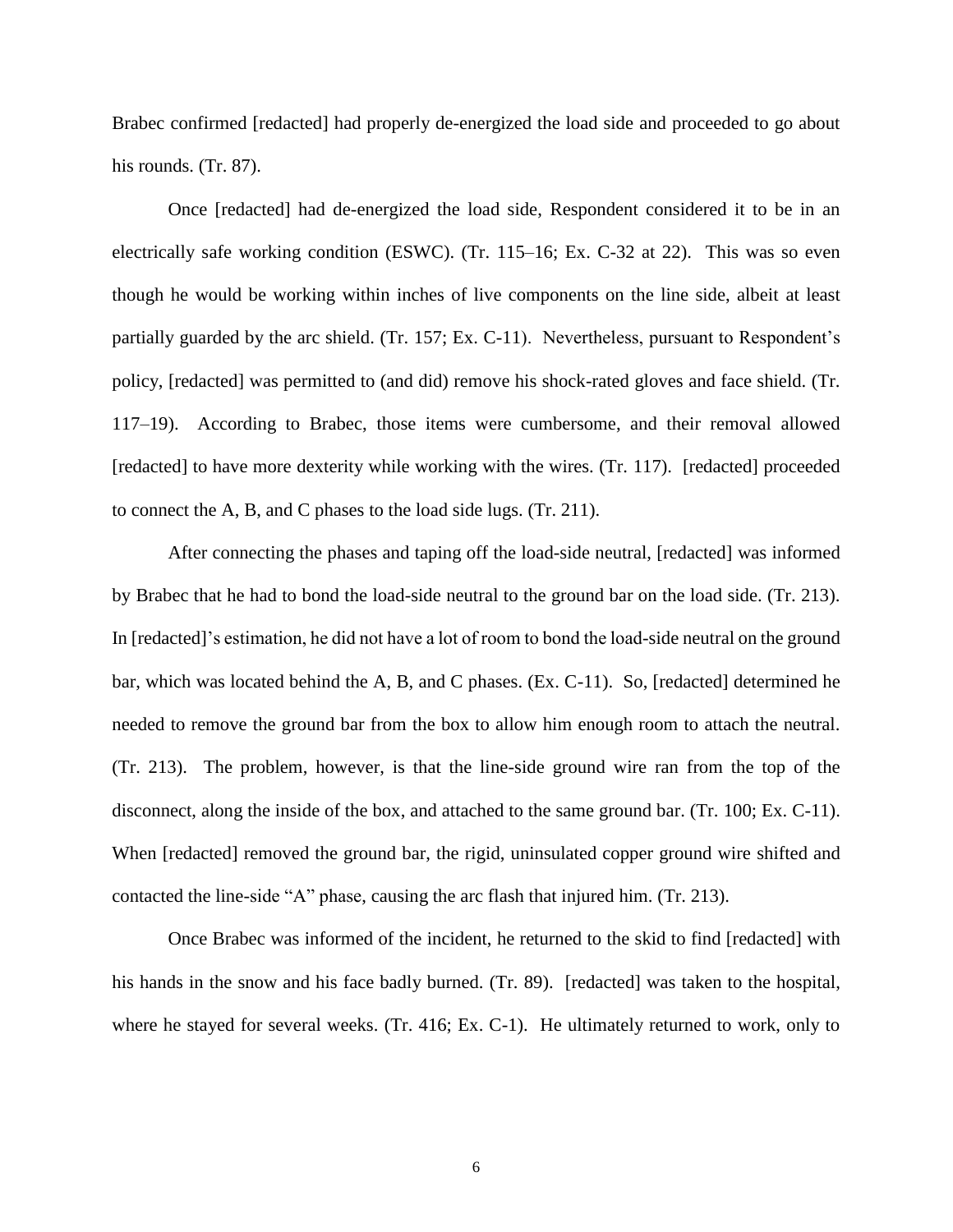leave Respondent's employ shortly thereafter for reasons unrelated to the current case. (Tr. 47, 417).

Respondent notified Complainant of the employee hospitalization. (Tr. 231). While at the ADM facility, CSHO Elmore inspected the location of the accident and conducted interviews of employees and management. Based on what he learned, CSHO Elmore determined Respondent failed to ensure its employees used appropriate PPE when exposed to energized circuits. (Tr. 236). CSHO Elmore determined that this was not an isolated incident; rather, he learned of other employees who were exposed in a manner similar to [redacted]. (Tr. 237). In his estimation, Respondent's work practice was a failure in two respects: (1) Respondent placed too much reliance on the effectiveness of this arc shield as a guard against incidental contact with the line-side, energized components; and (2) absent complete de-energization of the disconnect box (both lineside and load-side), Respondent's employees should not be allowed to remove PPE. (Tr. 238). Complainant agreed with Elmore's assessment and issued a Citation and Notification of Penalty alleging a single violation of 29 C.F.R. § 1910.335(a)(1)(i), which is discussed below.

# **Discussion**

# **Citation 1, Item 1**

Complainant alleged a serious violation of the Act in Citation 1, Item 1 as follows:

29 CFR 1910.335(a)(1)(i): Employees working in areas where there were potential electrical hazards were not using electrical protective equipment that was appropriate for the specific parts of the body to be protected and for the work to be performed:

The employer failed to ensure that that [sic] a [sic] electrician apprentice was protected from the hazard of arc flash. An employee was terminating a ground wire on the lower half of a 480v, 200 Amp disconnect. The ground wire came into contact with an energized "A Phase" at the top of the disconnect. An employee was not wearing the electrical protective equipment at the time of the arc flash, resulting in burns to the employee's face and left hand. This most recently occurred on or about February 8, 2017 at 3000  $8<sup>th</sup>$  Street, Columbus, Nebraska 68601.

*Citation and Notification of Penalty* at 6.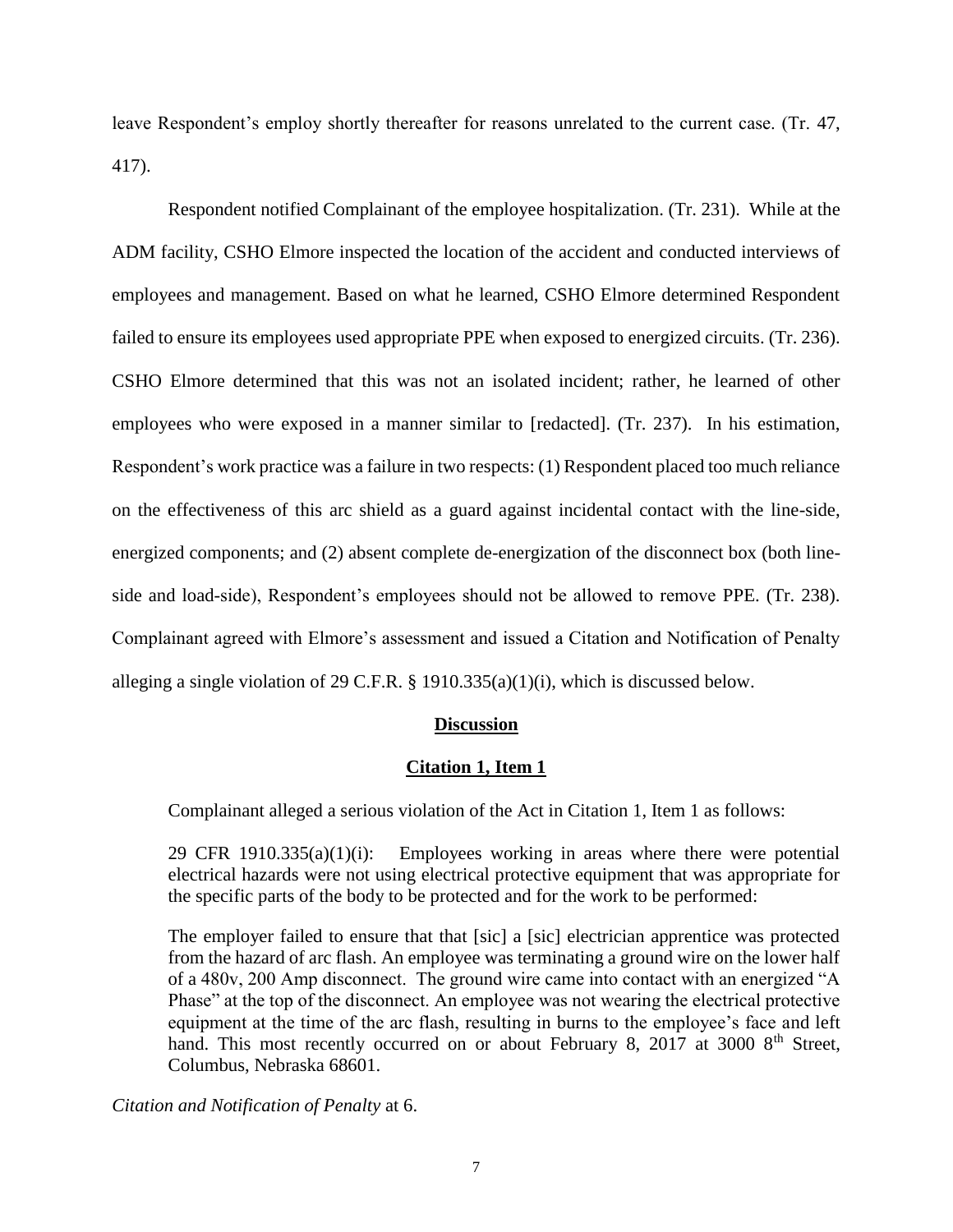The cited standard provides:

Employees working in areas where there are potential electrical hazards shall be provided with, and shall use, electrical protective equipment that is appropriate for the specific parts of the body to be protected and for the work to be performed.

29 C.F.R. § 1910.335(a)(1)(i).

### **The Standard Applies and Was Violated**

The question of whether the standard applies is not in dispute. [redacted] was working in an area where there were potential electrical hazards. The key issue is whether the PPE worn by [redacted] was appropriate "for the specific parts of the body to be protected" and, as emphasized by Respondent, "for the work to be performed." *Id.* [redacted] may have been properly equipped when he verified de-energization of the load side, but that changed when, consistent with company policy and practice, he removed his gloves, face shield, and hood. As discussed below, the Court finds Respondent's policies regarding electrical hazard assessment and PPE unnecessarily exposed [redacted] and similarly situated employees to electrical shock and arc flash hazards.

The cited electrical PPE standard is a performance standard. As such, whether Respondent complied with its terms is interpreted in light of what is reasonable under the circumstances, including "the knowledge of reasonable persons familiar with the industry." *See Siemens Energy & Automation, Inc.*, 20 BNA OSHC 2196 (No. 00-1052, 2005). However, the Court must be mindful not to blindly rely upon industry custom and practice. According to the First Circuit:

[A]n appropriate test is whether a reasonably prudent man familiar with the circumstances of the industry would have protected against the hazard. We would expect, most often, that reference to industry custom and practice will establish the standard of conduct. There may, however, be instances where industry practice fails to take reasonable precautions against hazards generally known in the industry; in such event it may not be unfair to hold the employer to a standard higher than that of actual practice.

*Cape &Vineyard Div. of New Bedford Gas v. OSHRC*, 512 F.2d 1148, 1152 (1st Cir. 1975).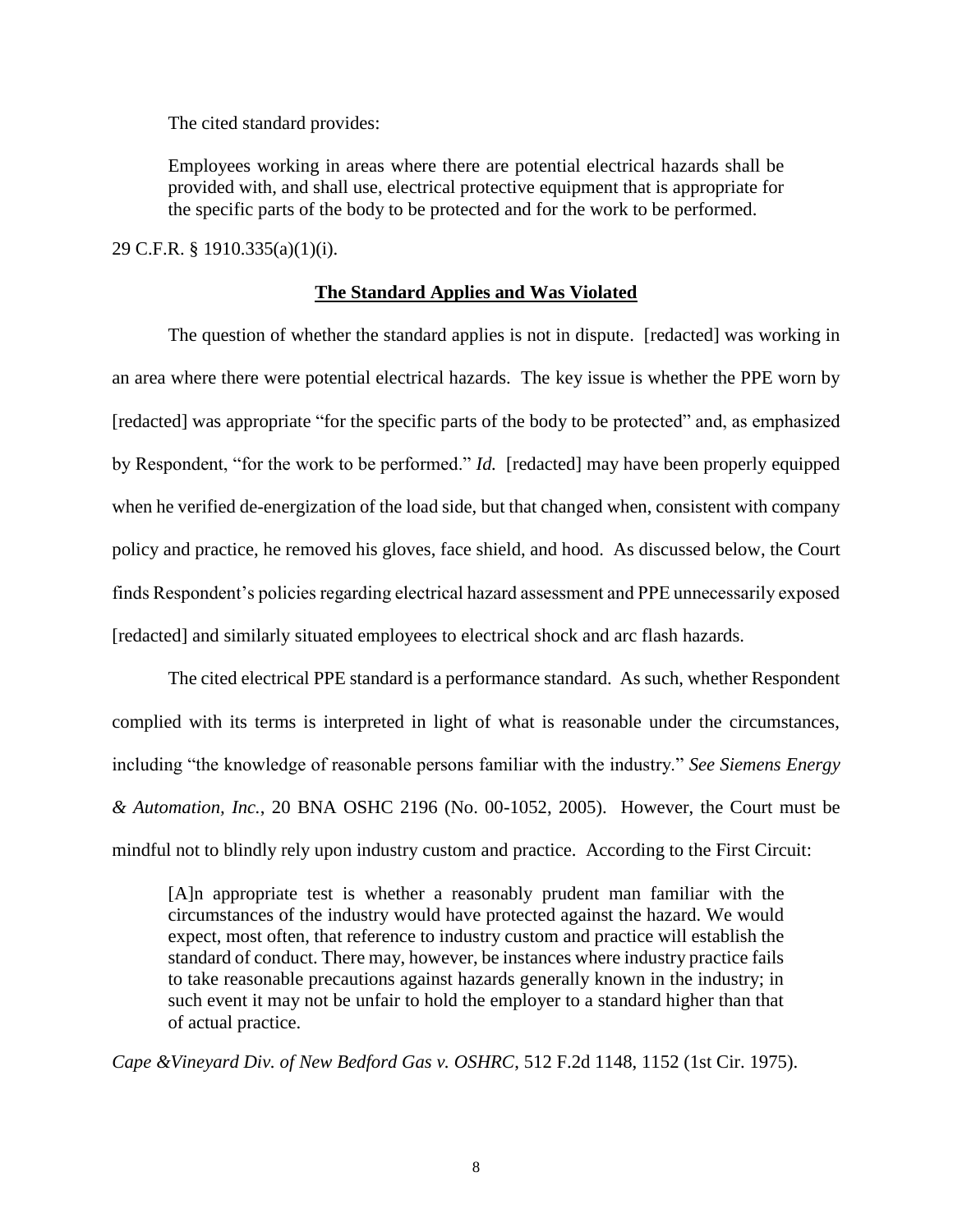As discussed above, [redacted] was fully equipped with PPE, inclusive of arc-rated gloves, face shield, and suit when he verified the load side of the disconnect was de-energized. (Tr. 79; Ex. C23). Once that was established, however, [redacted] removed the gloves and face shield. According to all of Respondent's witnesses, this was in accord with company policy, which allowed removal of certain PPE once [redacted] had determined the disconnect was ESWC. (Tr. 87, 118, 121, 187–88, 422; Exs. R-3, C-27). ESWC is a term defined by NFPA 70E, which is an industry-recognized set of standards governing work on electrical circuits. (Ex. C-32). According to NFPA 70, ESWC means, "A state in which an electrical conductor or circuit part has been disconnected from energized parts, locked/tagged in accordance with established standards, tested to ensure the absence of voltage, and grounded if determined necessary." (Ex. C-32 at 15). To achieve this state, an electrician must follow a five-step process, which is also provided in NFPA 70E. (Ex. C-32 at 22). The parties dispute whether this state was achieved such that [redacted]'s minimal PPE was appropriate for the work to be performed.

The problem for Respondent is that it attempted to apply a policy/practice in a one-sizefits-all manner without considering any unique circumstances about the equipment being worked on. According to Brabec, Respondent relied upon ADM's Electrical Safety Program—which is consistent with their own policies, and dictates their work on ADM's worksite—to determine that a disconnect was ESWC. (Tr. 164–65). The standard Brabec relied upon, identified in Comment 15.4.4.1, states that "480V MCC buckets on-site are considered to be in an electrical safe work condition with breaker de-energized and no voltage condition is verified." (Ex. R-3 at 41). Brabec testified he relied on this policy because  $MCC<sup>3</sup>$  buckets and disconnects "have the same potential and same risk" and that he did not see much difference between them. (Tr. 163). The problem,

 $\overline{\phantom{a}}$ 

<sup>3.</sup> MCC stands for "motor control center", which is an "assembly of one or more enclosed sections having a common power bus and principally containing motor control units [or buckets]." (Ex. C-32 at 16).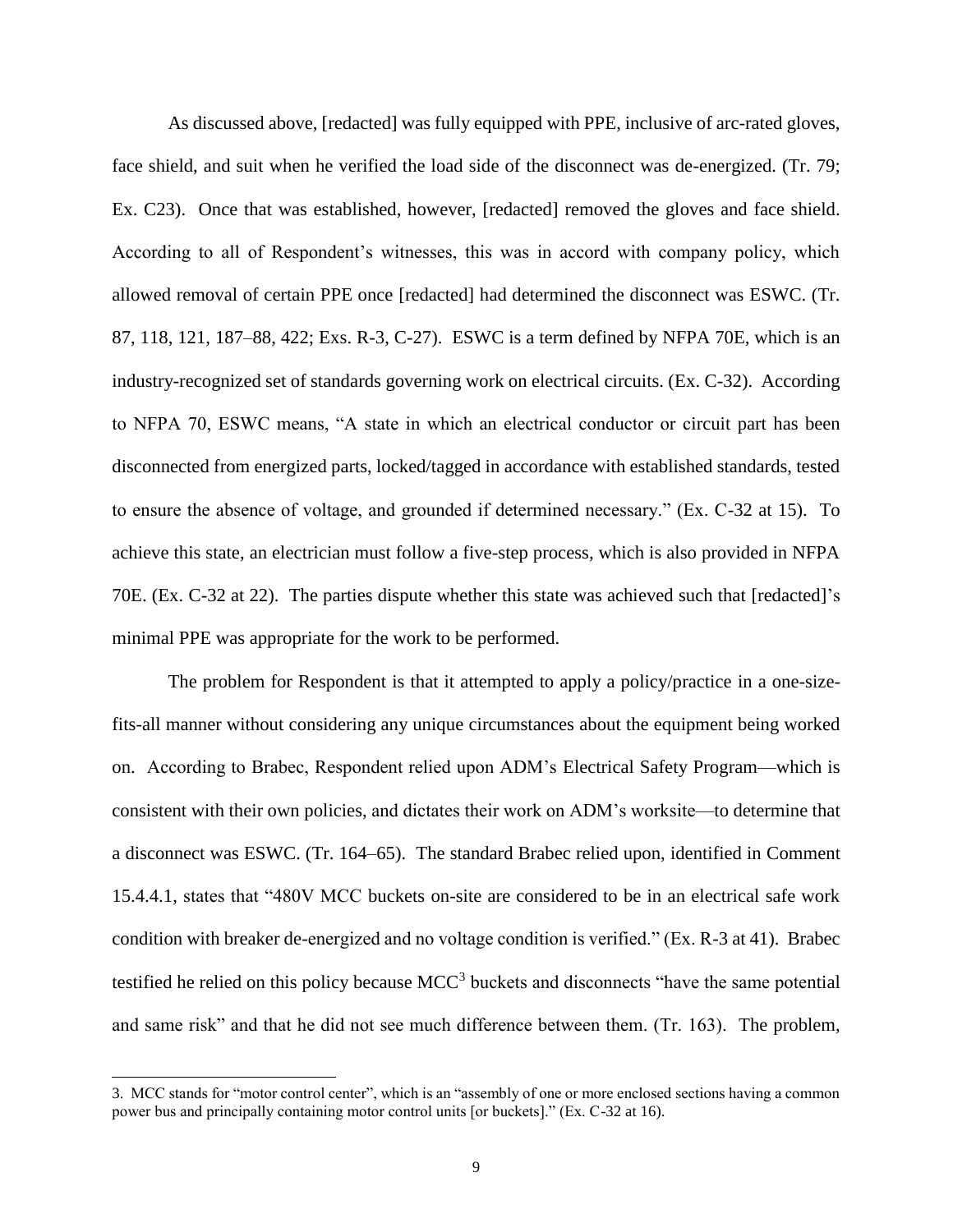though, as pointed out by Landis Floyd, is that there are fundamental differences between a disconnect switch and an MCC bucket. (Tr. 299). Specifically, the MCC bucket can be fully removed from the control center and worked on separately from the source of power. (Tr. 299). Another significant difference is that line-side connections are not made by an electrician; they are factory-installed and internal to the bucket. (Tr. 299). Comparatively, in a disconnect, the arc shield must be removed before the line-side connections can be made by hand. (Tr. 299). Thus, there are structural and functional differences between the disconnect at issue and MCC buckets that made reliance upon the aforementioned practice at least somewhat questionable.

Notwithstanding any written policy or practice Brabec may have relied upon, he, and the others testifying on Respondent's behalf, testified that it was common in the industry to work on the load side of a disconnect while leaving the line side energized. (Tr. 118–19, 363). Further, they also testified the industry considers that set-up to be ESWC insofar as the work is limited to the de-energized load side of the arc shield. (Tr. 159–60, 179). As such, it is important to understand the exact orientation of the live, line-side parts vis-à-vis the de-energized, load-side parts within the disconnect.

As described above, the line side and load side were separated by an arc shield that ran across the middle of the disconnect box just above the fuses, which are located on the load side.<sup>4</sup> (Tr. 45–46; Ex. C-11). As C-11 illustrates, there is a gap between the arc shield and the left-hand side of the disconnect box. (Ex. C-11). According to Floyd, this side gap was roughly two inches wide. (Tr. 318). Adjacent to that gap, just behind the shield, is the energized "A" phase that ultimately contacted the ground wire and caused the arc flash. (Tr. 319). In addition, the arc shield did not extend all the way to the back of the disconnect box. This was pointed out by Floyd, who

 $\overline{\phantom{a}}$ 

<sup>4.</sup> Exhibit C-11 shows a comparable disconnect switch on the same skid. As shown in Exhibit C-4, the disconnect [redacted] was working on was badly marred by the arc flash, rendering it unhelpful as a demonstrative.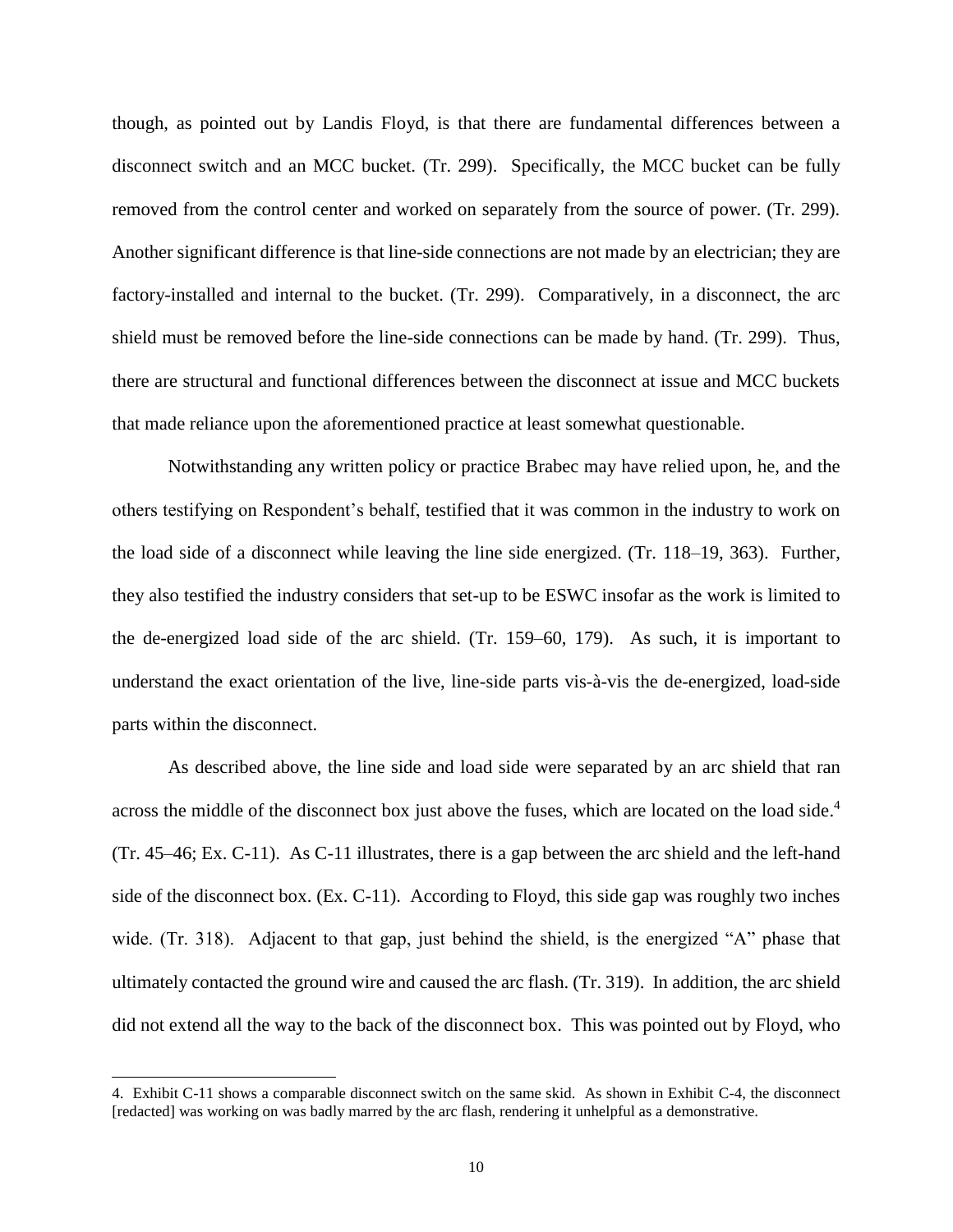noted a three-inch gap between the back panel and the top of the arc shield. (Tr. 318; Ex. C-10). Brabec also noted an unusual gap between the arc shield and termination lug on the line side, which measured approximately one-quarter of an inch. (Tr. 152–55). Finally, it is important to note that [redacted]'s work on the load side occurred approximately 8–10 inches away from the energized line-side parts. (Tr. 156-157).

In support of its assessment that the disconnect was ESWC, and to justify [redacted]'s removal of PPE, Respondent places significant emphasis on the arc shield as an adequate guard against electrical shock and arc flash hazards. (Tr. 159–61). As the name suggests, the arc shield is designed to prevent arc flashes. The materials for this particular model of disconnect also indicate that the shield secondarily serves as a guard against incidental contact. (Ex. C-36).

According to Floyd, however, the arc shield was not everything that Respondent claims it to be. First, while it is designed to prevent arc flashes, Floyd testified that an arc shield is principally an equipment performance measure. (Tr. 298). To illustrate, Floyd discussed the difference between a 240-volt and 480-volt (at issue here) switch. (Tr. 290). A 240-volt switch does not arc when the switch is turned off, and the blades separate from their cradles. (Tr. 290). As such, they are not equipped with arc shields, even though the potential for contact with energized parts is quite real. (Tr. 296–97). A 480-volt switch, on the other hand, can create an arc under certain load conditions, such as supplying electricity to a motor. (Tr. 291). Due to this potential, Floyd testified that a suppression measure, such as an arc shield, is required to prevent the destruction of equipment and potential injury to employees. (Tr. 291). Further, while Floyd agreed that the likelihood of accidental contact was reduced by the presence of the arc shield, he disagreed that the likelihood was so reduced as to justify [redacted]'s removal of gloves and face shield. (Tr. 325–26, 332–34).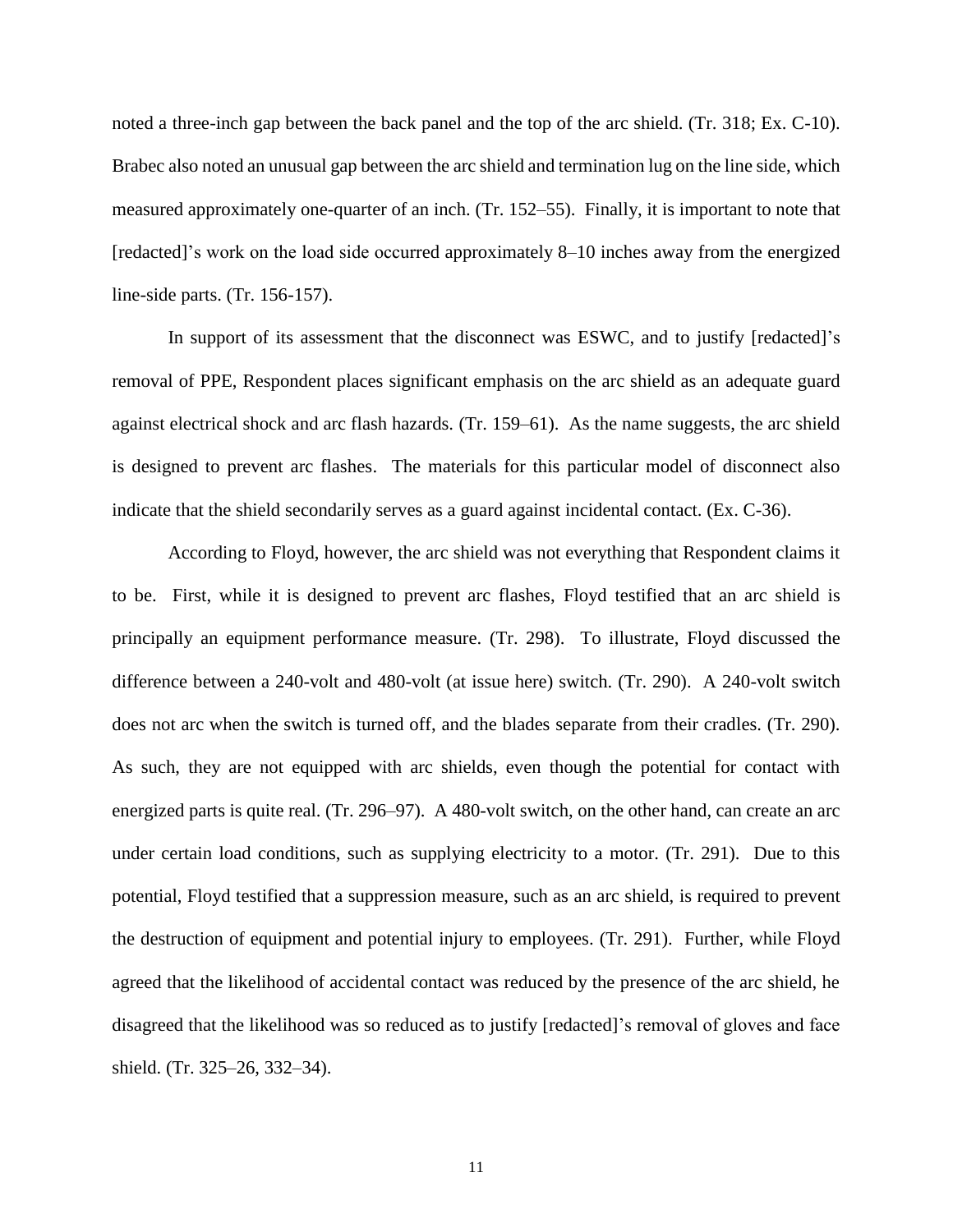In support of his assessment of the arc shield, Floyd discussed his experience investigating events that were otherwise unexpected, but nonetheless resulted in hazardous contact. Floyd admitted that, from the front side, incidental contact with the live, line-side components was unlikely; however, he also noted that the left side and top of the arc shield were "wide open". (Tr. 292). Based on his experience with work of this type, Floyd discussed the possibility of tools slipping through the gap and causing a short circuit between an energized phase and ground or that cut wire strands would fly in unexpected ways after being cut to fit. (Tr. 295, 302–303). At bottom, Floyd described Respondent's position towards the arc shield as an "over-estimation of effectiveness" and an "under-estimation of risk". (Tr. 300). This was due, in no small part, to the shield being "open on the sides and top in such a manner that I can actually put my fingers in and touch energized conductors . . . ." (Tr. 300). In other words, [redacted] was working very close to "a source of energy that can kill" guarded by an insufficient means to protect against inadvertent contact. (Tr. 301).

Respondent, through its expert, Taubitz, asserted that the arc shield was sufficient to prevent inadvertent contact. (Tr. 364). This argument is premised not on any logistical argument about the difficulties of access, but on the idea that [redacted] exceeded the scope of his duties when he detached the ground bar from the load side in order to bond the load-side neutral. (Tr. 367–68). Taubitz and Brabec spent a substantial amount of time pointing out that, had [redacted] not removed the ground bar, the arc flash event would not have occurred and its assessment that the disconnect was ESWC would remain intact. This argument is not persuasive for several reasons. First, as will be discussed in more detail in the section on Respondent's claim of unpreventable employee misconduct, the Court is not convinced that [redacted] exceeded the scope of his work. Second, the Court is unclear as to how the scope of [redacted]'s work served as a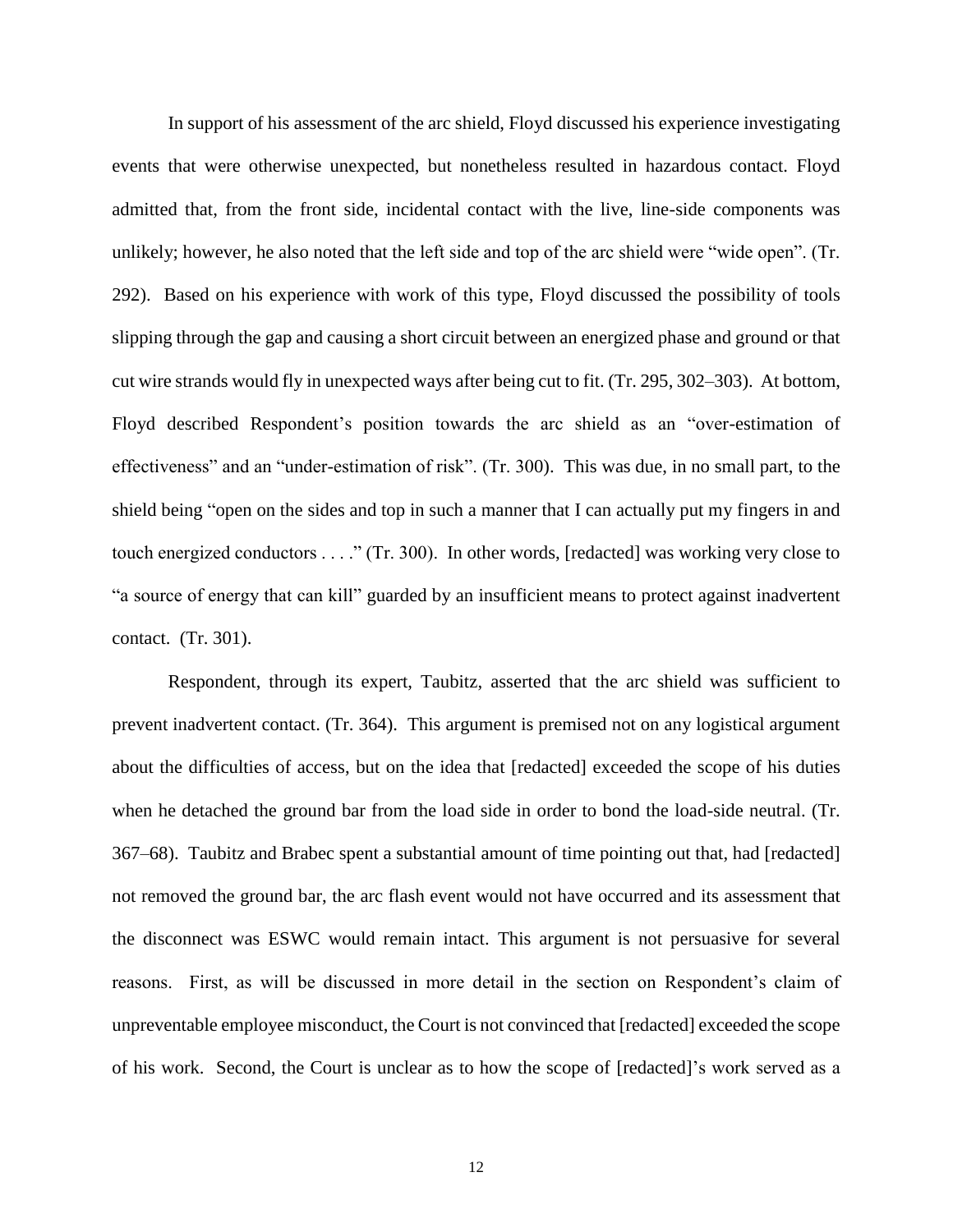control against *inadvertent* contact, given the relatively short distance from the point of his work to the closest live wire (approx. 8 inches). Third, not all disconnects or MCC buckets are created alike; some are more insulated against contact than others. (Tr. 298–300). The mere presence of some type of an arc shield does not "remove the likelihood of approach to a point of danger or contact by persons or objects." *See* 29 C.F.R. § 1910.399 (definition of guard). While some guards/arc shields may have this capacity, the evidence illustrates the arc shield on the #3 disconnect that [redacted] was working on did not. And fourth, whether a violation of a standard occurred does not depend on the specific cause of a particular accident. *Boeing Co*., 5 BNA OSHC 2014 (No. 12879, 1977).

As noted by Brabec, Floyd, and Taubitz, the orientation of the disconnect's inner components was not standard. Brabec testified that the gap between the shield and the "A" phase lug was unusual. (Tr. 155). Taubitz also noted the gap was "error-provocative", though he dismissed such concerns by relying on the previously mentioned "scope of task" argument. (Tr. 377). Similarly, Floyd highlighted the presence of multiple gaps, the size of which created the potential for inadvertent contact. (Tr. 329–330). This problem was exacerbated by how close to the live parts [redacted] had to work. Floyd also testified that the ground wire, which ran from energized line side to de-energized load size, did not need to terminate on the load side. (Tr. 304). While this set-up was not attributable to Respondent, it was, according to Floyd, "a pre-existing situation that contributed to the likelihood that this incident could occur." (Tr. 304). In other words, there were multiple conditions within the disconnect enclosure that contributed to the likelihood of inadvertent contact and should have been considered when performing the hazard and PPE assessment, but were not.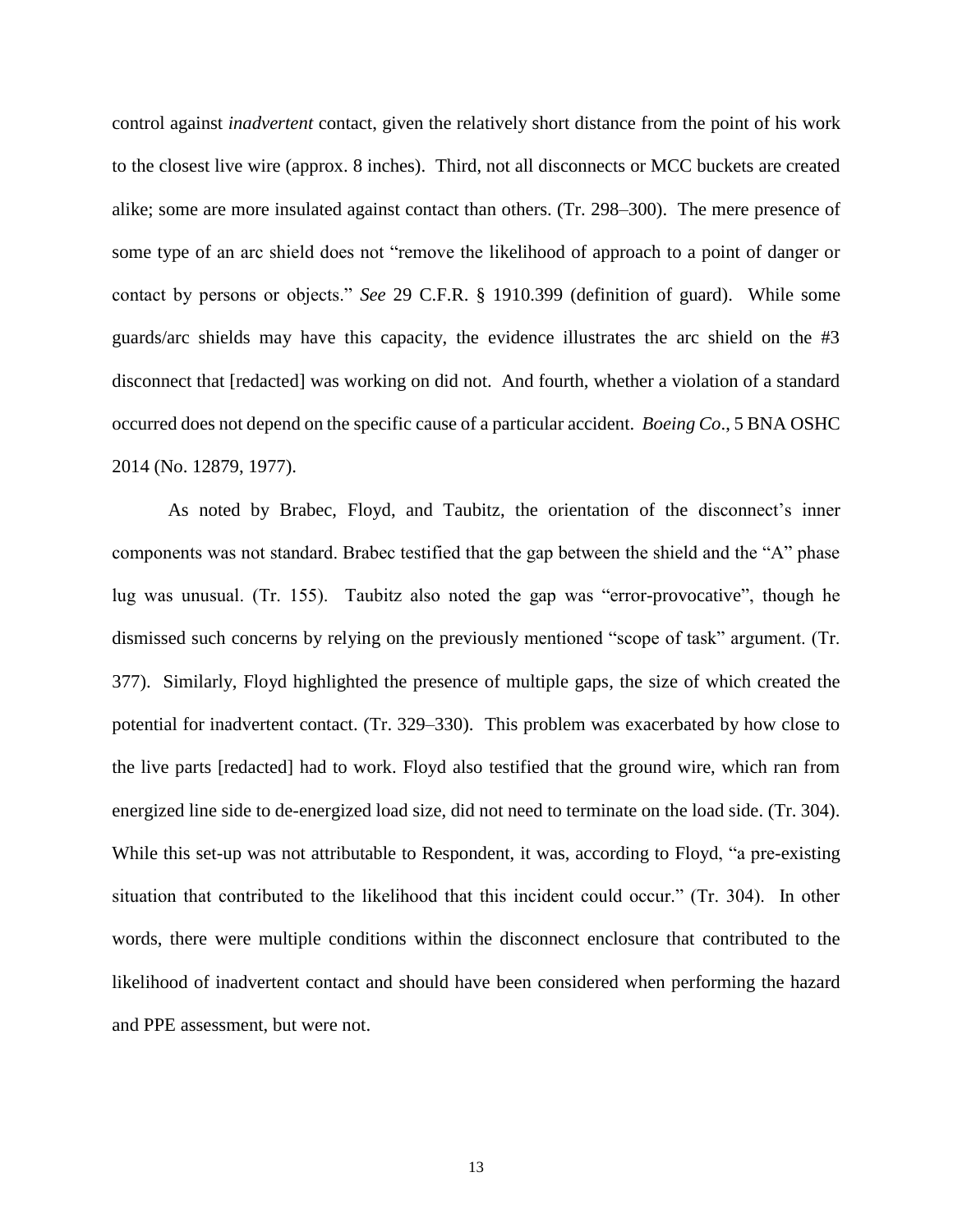Brabec said he did not look inside of the disconnect box prior to [redacted] performing work inside of it. (Tr. 56). He also testified, however, that none of the above would have changed his assessment of the task, because the hazards were mitigated if [redacted] had stayed within the purported "scope" of his work. (Tr. 155–56). Based on this, Floyd believed that [redacted]'s and Brabec's faulty assessments were indicative of their being unqualified to perform such tasks, because they were unable to see the potential for incidental, albeit hazardous, contact. (Tr. 329– 30). [redacted] and Brabec's actions were a reflection of Respondent's electrical safety policy, which appears to adopt a relaxed interpretation of the NFPA 70E standards of industry conduct and the subpart S standards at issue in this proceeding.

Subpart S indicates a preference for de-energizing live parts "to which an employee *may be exposed* . . . before the employee works on *or near them*." *Id.* § 1910.333(a)(1) (emphasis added). This is an expansive concept of exposure that contemplates not just the parts that the employee is directly working on, but also the energized parts to which an employee may be exposed by virtue of working near them. *See also Solares Electrical Svcs Inc.*, 26 BNA OSHC 1779, (No. 16-0605, 2017) (ALJ) ("To establish access under Commission precedent, the Secretary must show either that Respondent's employees were actually exposed to the violative condition or that it is 'reasonably predictable by operational necessity or otherwise (*including inadvertence*), that employees have been, are, or will be in the zone of danger.'" (citing *Fabricated Metal Prods.*, 18 BNA OSHC 1072, 1074 (No. 93-1853, 1997))). The definition of exposure under Subpart S, which comports with Commission case law on the topic as a general concern, reiterates this expansive concept: "(As applied to live parts.) Capable of being *inadvertently* touched or approached nearer than a safe distance by a person. It is applied to parts not suitably guarded, isolated, or insulated." 29 C.F.R. § 1910.399.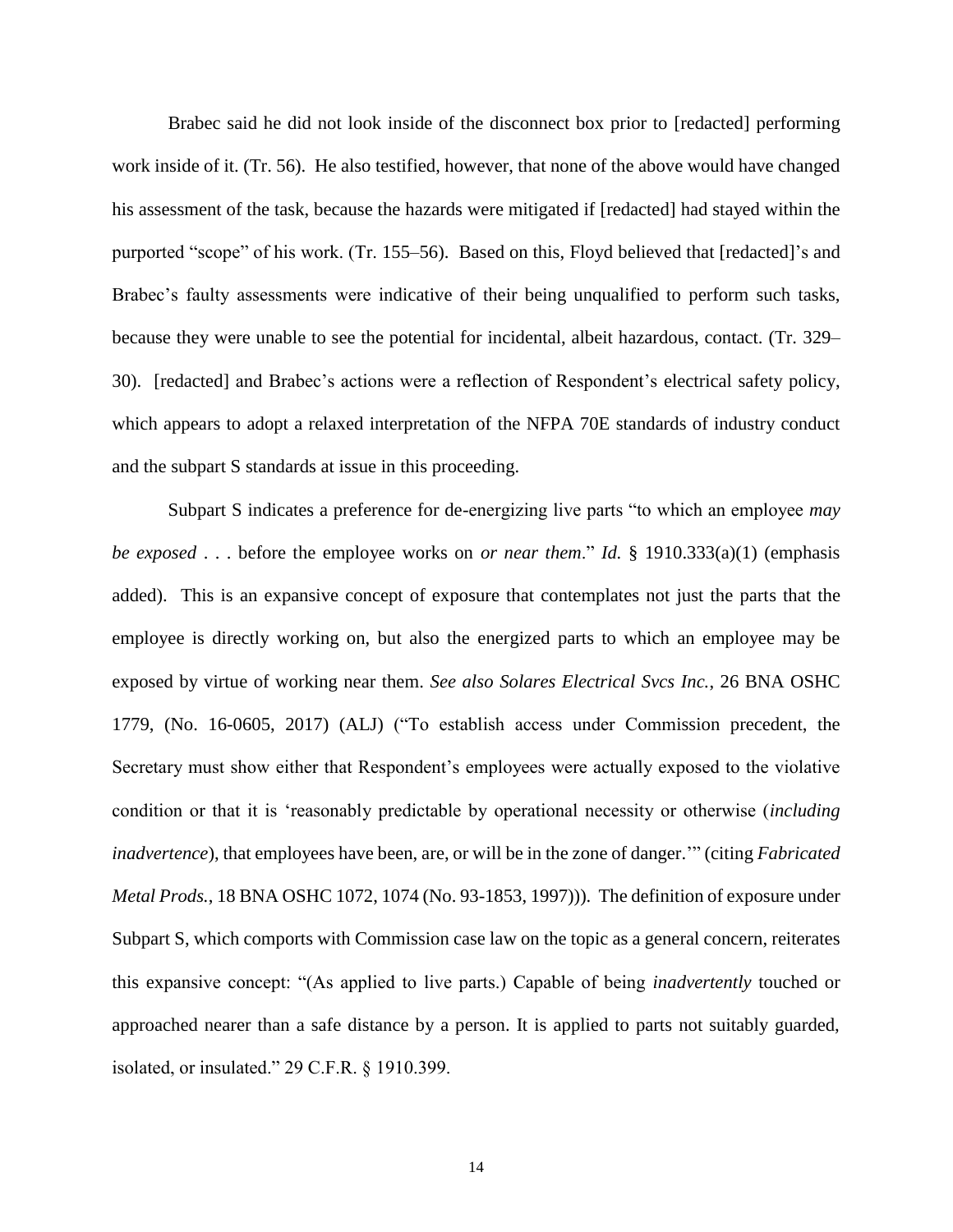According to subpart S, 'guarded' means "[c]overed, shielded, fenced, enclosed, or otherwise protected by means of suitable covers, casings, barriers, rails, screens, mats, or platforms to remove the likelihood of approach to a point of danger or contact by persons or objects." *Id.*<sup>5</sup> The definition reiterates the expansive concept of exposure mentioned above—it is not enough to remove the likelihood of contact, but any suitable guard must remove the likelihood *of approach* to a point of danger. *Id.* Respondent seems to suggest that because it prevents *some* incidental contact that the arc shield qualifies as something that "remove[s] the likelihood" of it. While it is true that guards do not have to be (and often cannot be) capable of completely removing a hazard, the Court finds the gaps in this particular arc shield allowed employees working on the load side to come within inches of the point of danger. Floyd testified that some arc shields, can create such a guard; however, the arc shield in the disconnect box at issue did not, thereby highlighting the importance of assessing each task and piece of equipment on its own merits. (Tr. 299–300).

The definition of exposure introduces a previously undiscussed element, the so-called "safe distance", that is given meaning by NFPA 70E. According to NFPA 70E, there are a couple of different safe distances, so to speak, that need to be observed during work on electrical circuits: (1) the arc flash boundary, (2) the limited approach boundary, and (3) the restricted approach boundary. The arc flash boundary is the outer limit and represents the "distance from which a prospective arc source within which a person could receive a second degree burn if an electrical arc flash were to occur." (Ex. C-32 at 14). The limited access boundary and restricted access boundary represent progressively closer distances to an exposed energized conductor, within which the likelihood of electrical shock or arc-over is increased. (Ex. C-32 at 14). According to Floyd, who contributed significantly to the development of NFPA 70E and associated literature,

 $\overline{\phantom{a}}$ 

<sup>5.</sup> The definitions of "guarded" and "exposed" are mirrored in NFPA 70E. (Ex. C-32 at 15).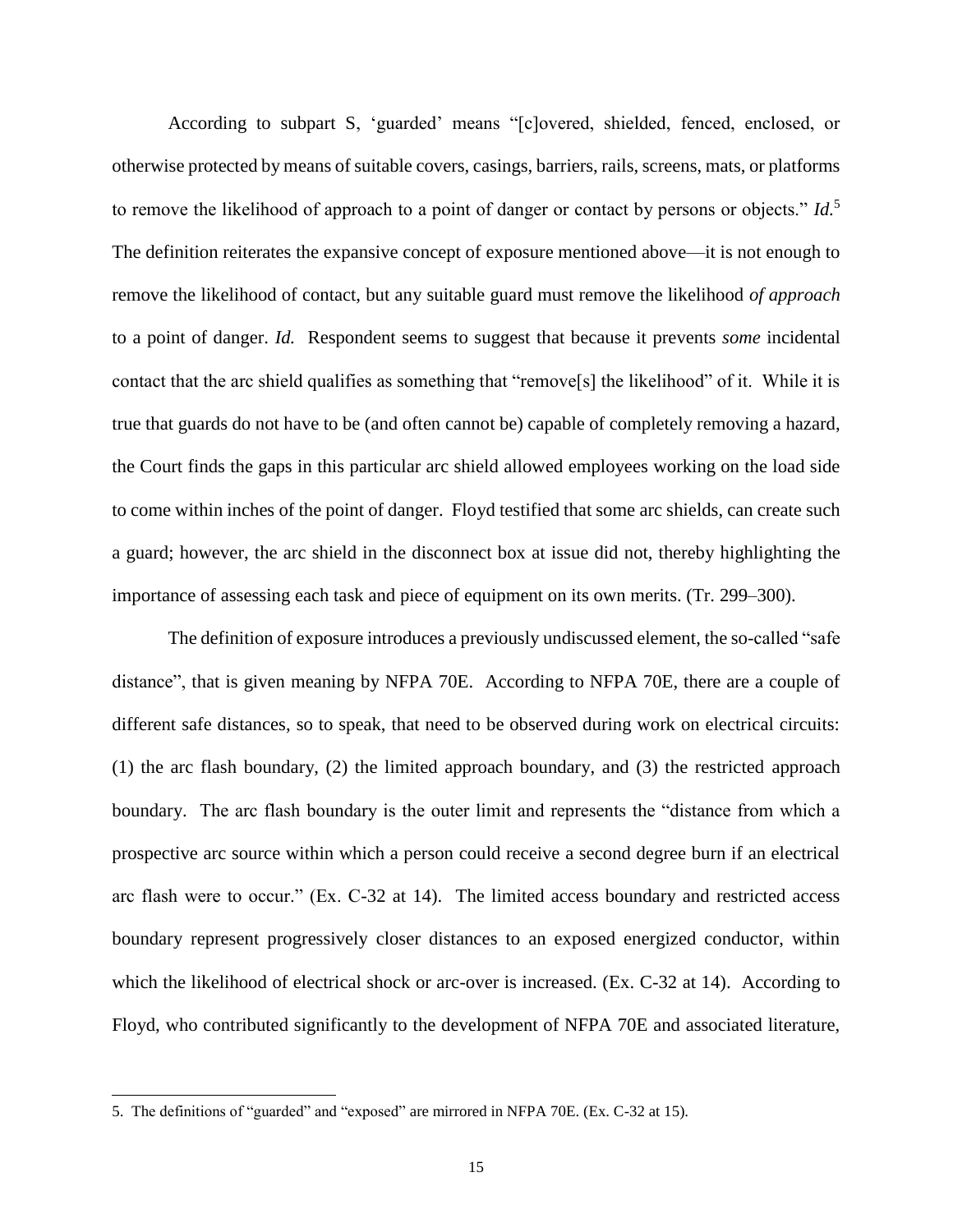the limited approach boundary does not just apply to equipment that an employee is planning to touch. (Tr. 322). Contrary to Respondent's argument that the limited access boundary is targeted towards unqualified individuals (e.g., not electricians), Floyd testified, "[A]ny exposure within the limited approach boundary needs to be placed in a likely [sic] safe work condition." (Tr. 322). According to Table 130.4(D)(a) of NFPA 70E, the limited approach boundary was 3 feet, 6 inches. (Ex. C-32 at 29).

Perhaps the most persuasive element of the NFPA 70E standard, however, is the discussion of arc flash hazards and the associated boundary and PPE assessments. (Ex. C-32 at 38–43). The NFPA definition provides: "An arc flash hazard may exist when energized electrical conductors or circuit parts are exposed *or when they are within equipment in a guarded or enclosed condition*, provided a person is interacting with the equipment in such a manner that could cause an electric arc." (Ex. C-32) (emphasis added). Notwithstanding Respondent's arguments about the scope of [redacted]'s work, the fact that an arc flash occurred in this case is a strong indication that an arc flash hazard existed as part of [redacted]'s task. Within the same definition, the reader is directed to Table  $130.7(C)(15)(A)(a)$  for examples of activities that could pose an arc flash hazard, including "Work on control circuits with exposed energized electrical conductors and circuit parts, greater than 120V." (Ex. C-32 at 39). According to the table, arc flash PPE is required any time an employee works on a circuit with exposed conductors. (*Id.*). Further, the table also identifies the boundaries associated with specific equipment and the appropriate arc flash PPE category. (*Id.* at 41). Even at the lowest voltage levels listed on the table, [redacted] was working within the arc flash boundary, which meant he should have been wearing, at a minimum, all the PPE he was wearing while assessing the disconnect as ESWC. (Ex. C-32 at 43).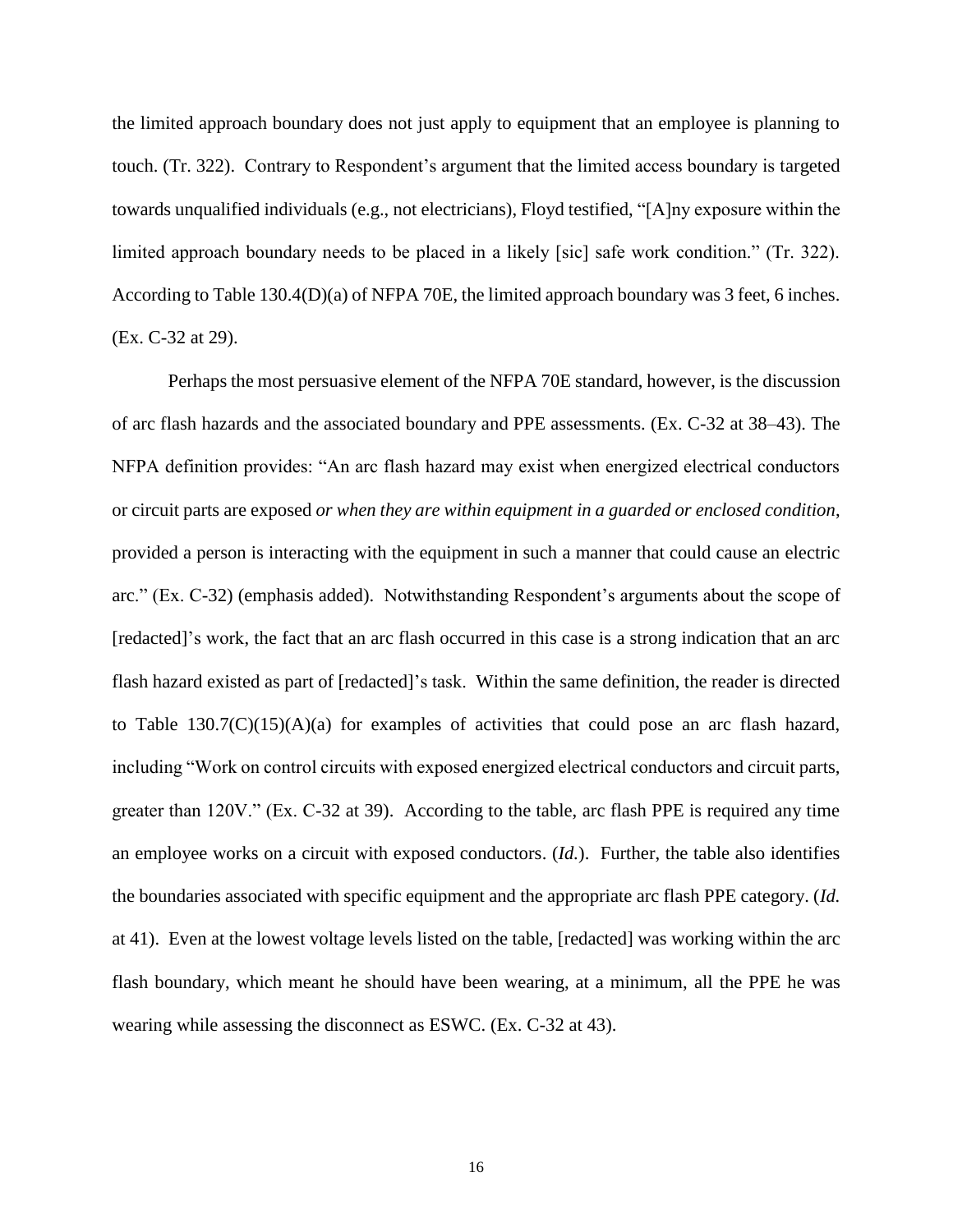According to Floyd, there was only one way to properly assess this disconnect as ESWC: shutting off the power main, which was just a few feet away from disconnect #3. (Tr. 322–23). This was the only way to prevent [redacted] from approaching, let alone contacting, energized electrical components. While Respondent argues shutting down the main power switch would have been unreasonably disruptive, the Court finds Respondent failed to perform an adequate analysis of the task and associated hazards such that its assessment warranted deference. Subpart S provides a decisional matrix, of sorts, to allow an employer to determine whether work should be performed on a live electrical component. As noted above, the default is complete de-energization, unless the employer "can demonstrate that de-energizing introduces additional or increased hazards or is infeasible due to equipment design or operational limitations." 29 C.F.R. § 1910.333(a)(1). To clarify, the standard notes what constitutes "additional or increased hazards" and "infeasibility". *See id.* at n. 1–2. Those include: interruption of life support, deactivation of alarm systems or ventilation equipment, removal of illumination from an area, and complete shutdown of a continuous industrial process, such as at a chemical plant. *Id.* While Taubitz testified regarding the potential impact of de-energizing the main switch on the skid, there is no indication that any of the foregoing obstacles to complete de-energization were present, nor is it clear that Respondent performed the sort of analysis envisioned by Subpart S.

In addition to the foregoing, Respondent argues that the plain language of the standard does not compel it to ensure its employees wear proper PPE. Instead, Respondent argues, its only obligation is to *provide* proper PPE; it is incumbent upon the individual employee to actually *use* the PPE that has been provided. This is a strained reading of the standard and is inconsistent with Commission case law on the topic of performance-based PPE standards. The plain language provides that employees "shall be provided with, *and shall use*, electrical protective equipment . .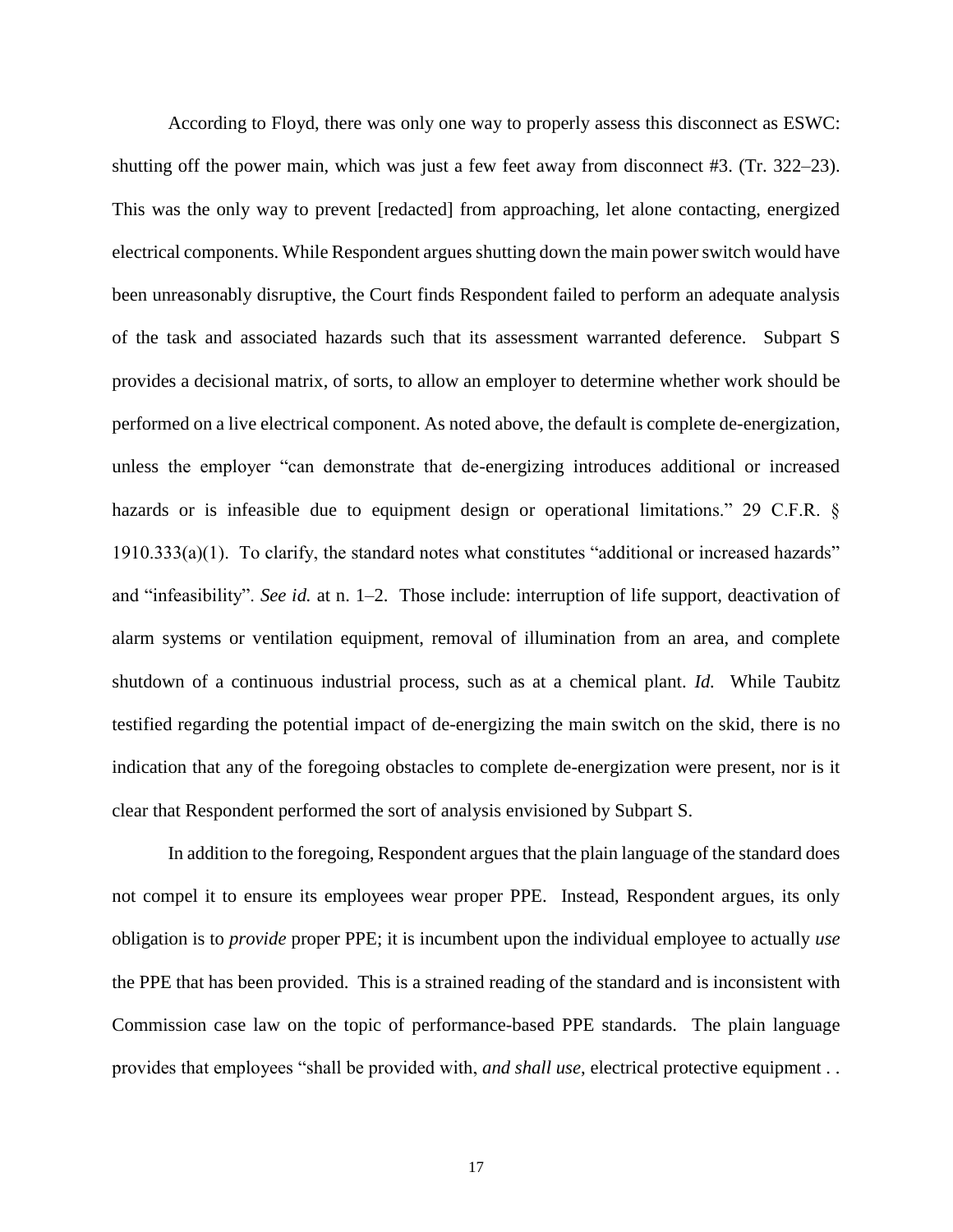. ." 29 C.F.R. § 1910.335(a)(1)(i) (emphasis added). This terminology is no different than that found at 29 C.F.R. § 1910.132(a), which requires that "protective equipment . . . shall be provided, *used*, and maintained . . . ." *Id.* § 1910.132(a). In both cases an employer's obligation extends beyond the mere providing of equipment to ensuring that it is, in fact, used. This was made clear by the Commission in *The Budd Company*, wherein the panel found "subpart [1910.132](a) means that where personal equipment is necessary, *the employer shall insure that it is used*. If he provides such equipment, he is responsible for insuring that it is 'provided, used, and maintained in a sanitary and reliable condition." 1 BNA OSHC 1548 (Nos. 199 & 215, 1974), *aff'd* 513 F.2d 201 ("The decision of the Commission in no way diminishes the employer's obligation to ensure that safety shoes are in fact worn when required."). *Accord Arkansas-Best Freight Systems, Inc.*, 2 BNA OSHC 1620 (No. 2375, 1975) ("Respondent failed to comply with 29 CFR § 1910.132(a) by not requiring that its dock workers and repair shop employees have toe protection."). Thus, given the substantial similarities between the mandates of  $1910.132(a)$  and  $1910.335(a)(1)(i)$ , the Court finds Respondent was obligated to both provide and ensure the use of electrical PPE. Accordingly, Respondent's suggestion that it is only required to *provide* electrical PPE under such circumstances is rejected.

 Finally, as the foregoing shows, the Court placed substantial weight on the testimony of Floyd, Complainant's expert, over that of Michael Taubitz, Respondent's expert. This was the case for many reasons. First, Floyd was an electrical engineer, who has written over 60 peerreviewed articles on the topic of electrical safety. (Tr. 279–280; Ex. C-37). His experience was more specific to the issue at hand than Taubitz, whose experience is primarily in the area of "control of hazardous energy", which is more directly related to lock-out/tag-out than to shock and arc flash hazards. (Tr. 347). Second, Floyd was able to articulate clear distinctions between the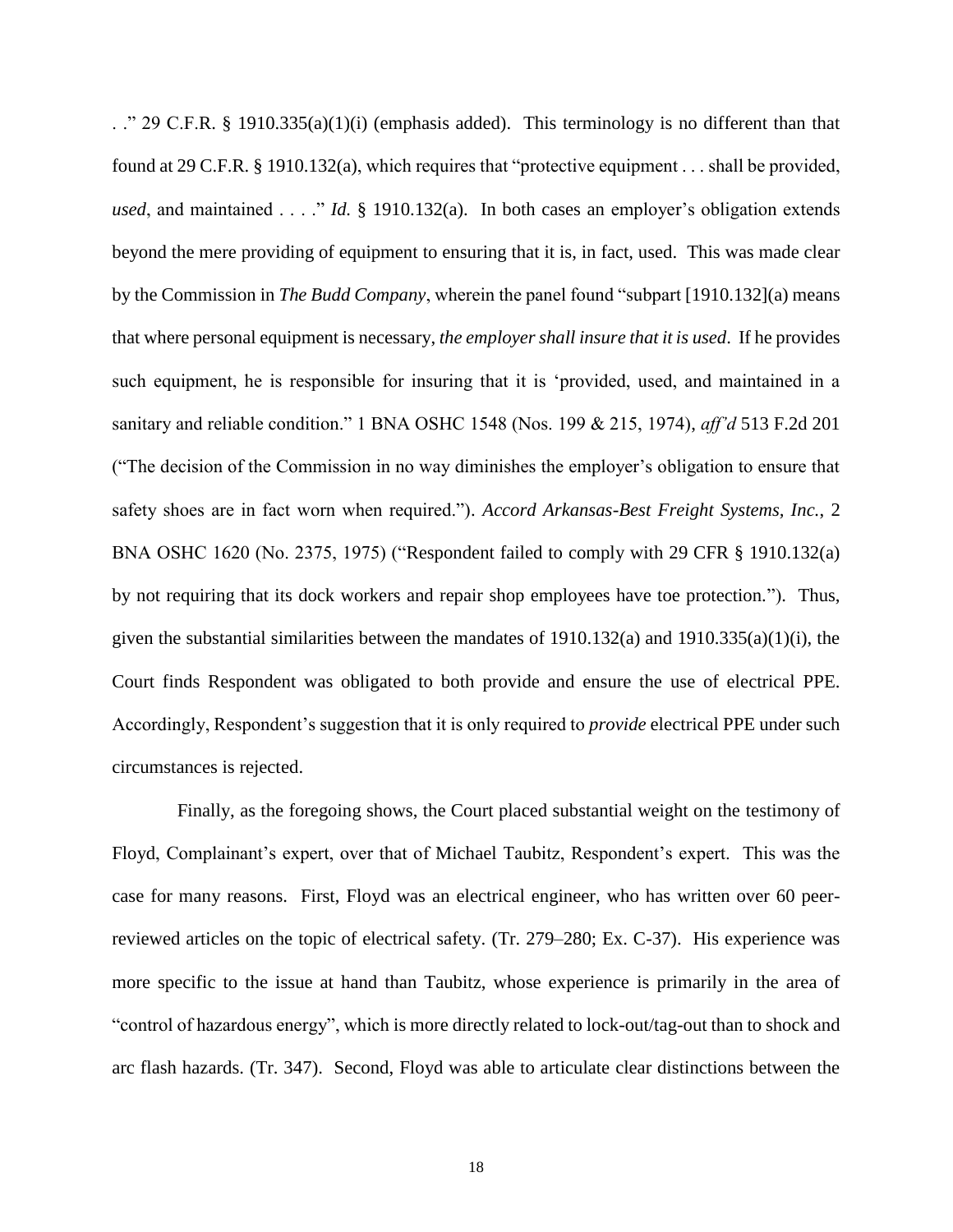various pieces of electrical equipment, like the MCC buckets and disconnect switches, to show how Respondent's policy or practice was either misapplied or wrong. He also used personal experiences from his investigations to explain the various ways in which electricians can contact, or be exposed to, energized electrical components while using "common practices". (Tr. 298–300). Third, and most importantly, Floyd's evaluations of hazards and attendant risks were consistent with the purpose of the Act—to prevent the first injury—and were premised on an intimate knowledge of arc flash incidents and hazards. (Tr. 324–25). Taubitz, on the other hand, focused on what is "common" practice in the industry, versus what is safe and compliant with the regulations. Indeed, Taubitz relied almost entirely on the arc shield and the relatively elastic concept of "scope of work" as a panacea for adequate protection against shock and arc flash hazards. (Tr. 366–68). While Taubitz is clearly an expert in his field, the Court finds Floyd's testimony was far more persuasive based on the detail he provided in his explanations of the electrical equipment at issue and his descriptions of the various ways in which electricians have been injured based on their exposure to energized circuits, as [redacted] was here.

Consistent with the foregoing, the Court finds the standard applied and was violated.

#### **[redacted] was Exposed to the Hazard Caused by the Violation**

To establish exposure under Commission precedent, the Secretary must show Respondent's employees were actually exposed to the violative condition or that it is "reasonably predictable by operational necessity or otherwise (including inadvertence), that employees have been, are, or will be in the zone of danger." *Fabricated Metal Prods.*, 18 BNA OSHC 1072, 1074 (No. 93-1853, 1997). The dispute over whether [redacted] was exposed to the hazard caused by the violation is a textured one. There is no question that [redacted] was exposed to *a hazard*—480 volt energized wiring, which resulted in an arc flash, causing serious injuries to his hands and face.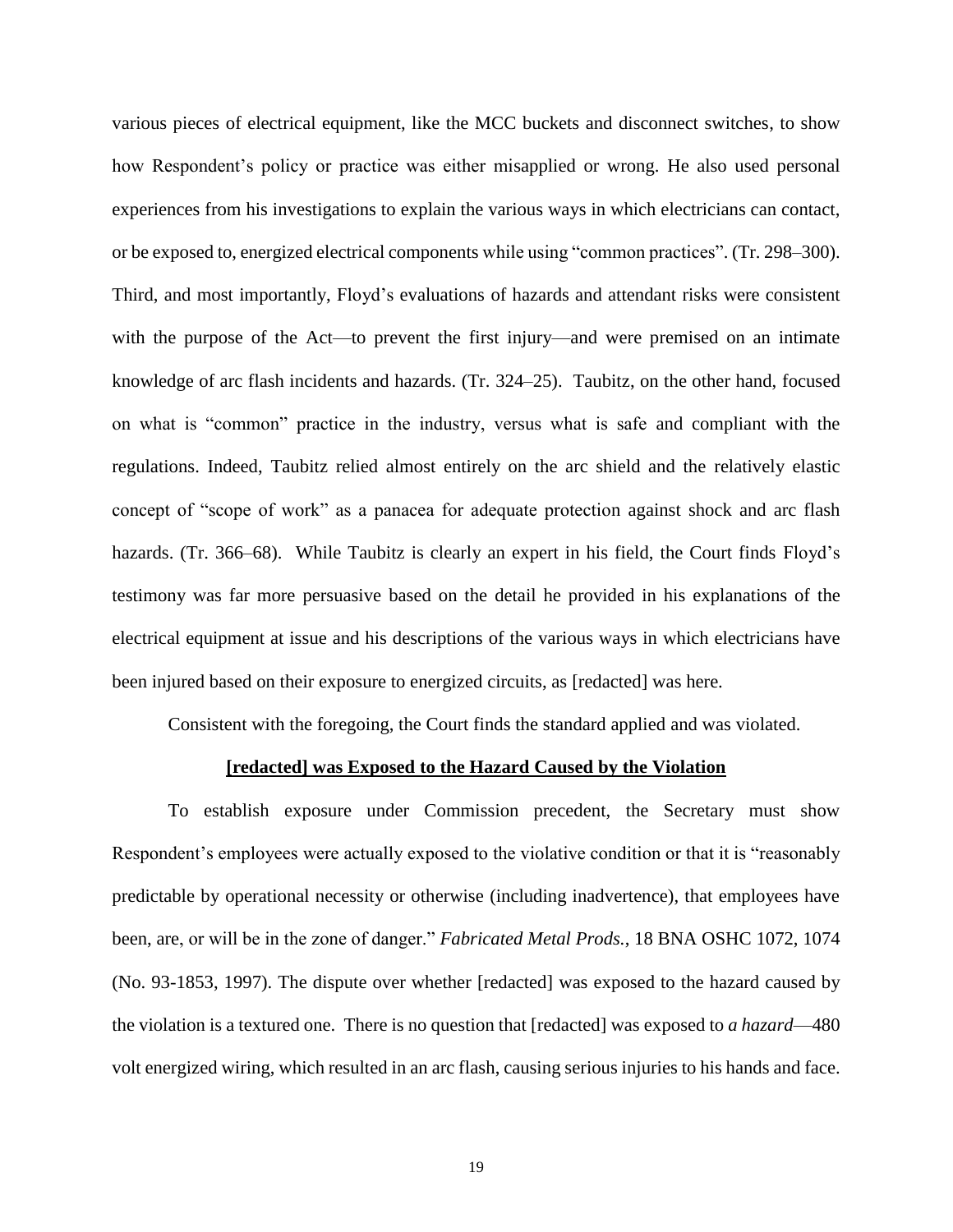Rather, the operative question in this case is whether [redacted] was exposed to a hazard resulting from the violation alleged by Complainant. *See Oberdorfer Industries, Inc.*, 20 BNA OSHC 1321 ("The zone of danger is determined by the hazards presented by the violative condition that presents the danger to employees which the standard is designed to prevent."). Notwithstanding the fact that [redacted]'s hands and tools were within inches of unenclosed, energized circuit components, Respondent contends [redacted] was not exposed to a hazard because he allegedly committed misconduct when he removed the ground bar, which was purportedly outside the scope of his assigned duties. The Court disagrees and finds [redacted] was exposed to a hazard because he was not wearing PPE appropriate for his work environment.

Although dealt with in more detail below in the section on Respondent's defense of unpreventable employee misconduct, the facts illustrate [redacted]'s exposure was not the product of him exceeding the scope of his assigned task. First and foremost, it was Respondent's policy that permitted this type of employee exposure in the first place. Whether a correct interpretation of the ADM electrical policy or not, all of Respondent's witnesses testified that [redacted] acted consistently with Respondent's own policy when he made the determination that the disconnect box was ESWC and removed his gloves and hood. Second, the instructions given to [redacted] were general and, according to Brabec, were not based on the particular set up of the phases and wires inside this particular disconnect. (Tr. 56). [redacted]'s job was to connect phases and a neutral wire to the load side of the disconnect, which also housed a ground wire that connected the energized line side to a grounding bar on the de-energized load side. Because of the task he was assigned, [redacted] necessarily had to perform his job within inches of the energized line-side components. *See Oberdorfer*, 20 BNA OSHC 1321 (lathe operators hands coming within 3 to 8 inches from unguarded hazard constituted exposure). As testified to by Floyd, such activities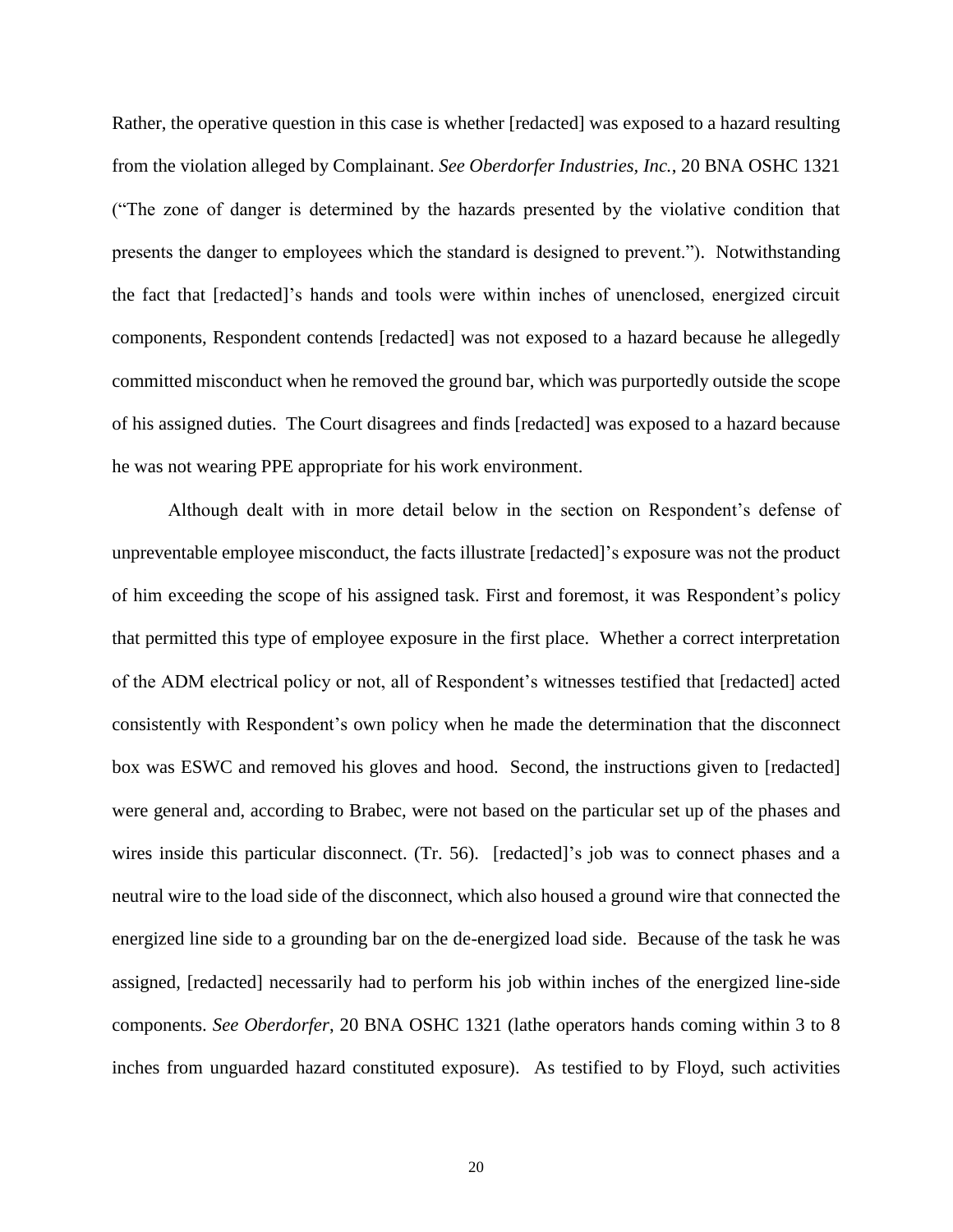presented a distinct possibility of inadvertent exposure. That, in and of itself, is sufficient to establish exposure to the hazard.

#### **Respondent Had Knowledge of the Violation**

To prove this element, Complainant must show Respondent knew or, with the exercise of reasonable diligence, could have known of the violation. *Dun-Par Engineered Form Co.*, 12 BNA OSHC 1962, 1965 (No. 82-928, 1986). The key is whether Respondent was aware of the conditions constituting a violation, not whether it understood the conditions violated the Act. *Phoenix Roofing, Inc.*, 17 BNA OSHC 1076, 1079–80 (No. 90-2148, 1995). Complainant can prove knowledge of a corporate employer through the knowledge, actual or constructive, of its supervisory employees. *Dover Elevator Co.*, 16 BNA OSHC 1281, 1286 (No. 91-862, 1993). If a supervisor is, or should be, aware of the noncomplying conduct of a subordinate, it is reasonable to charge the employer with that knowledge. *See Mountain States Tel. & Tel. Co. v. OSHRC*, 623 F.2d 155, 158 (10th Cir. 1980).

Brabec, [redacted]'s foreman, was responsible for assigning the task, providing instruction to [redacted] on that task, reviewing the JSA, and conducting periodic observations as part of his daily rounds. He watched [redacted] perform the "test-test-test" procedure to verify deenergization and was aware the line-side of the disconnect would remain energized as [redacted] began to work on the load side without the full array of electrical PPE. Further, Brabec was aware [redacted] would remove certain elements of his PPE once he verified the load side was deenergized, which was consistent with company policy and what was identified as common practice in the industry. (Tr. 117). Though the record is not clear whether he saw [redacted] remove his PPE, Brabec's testimony illustrates that he was aware [redacted] would remove his PPE. (Tr. 79–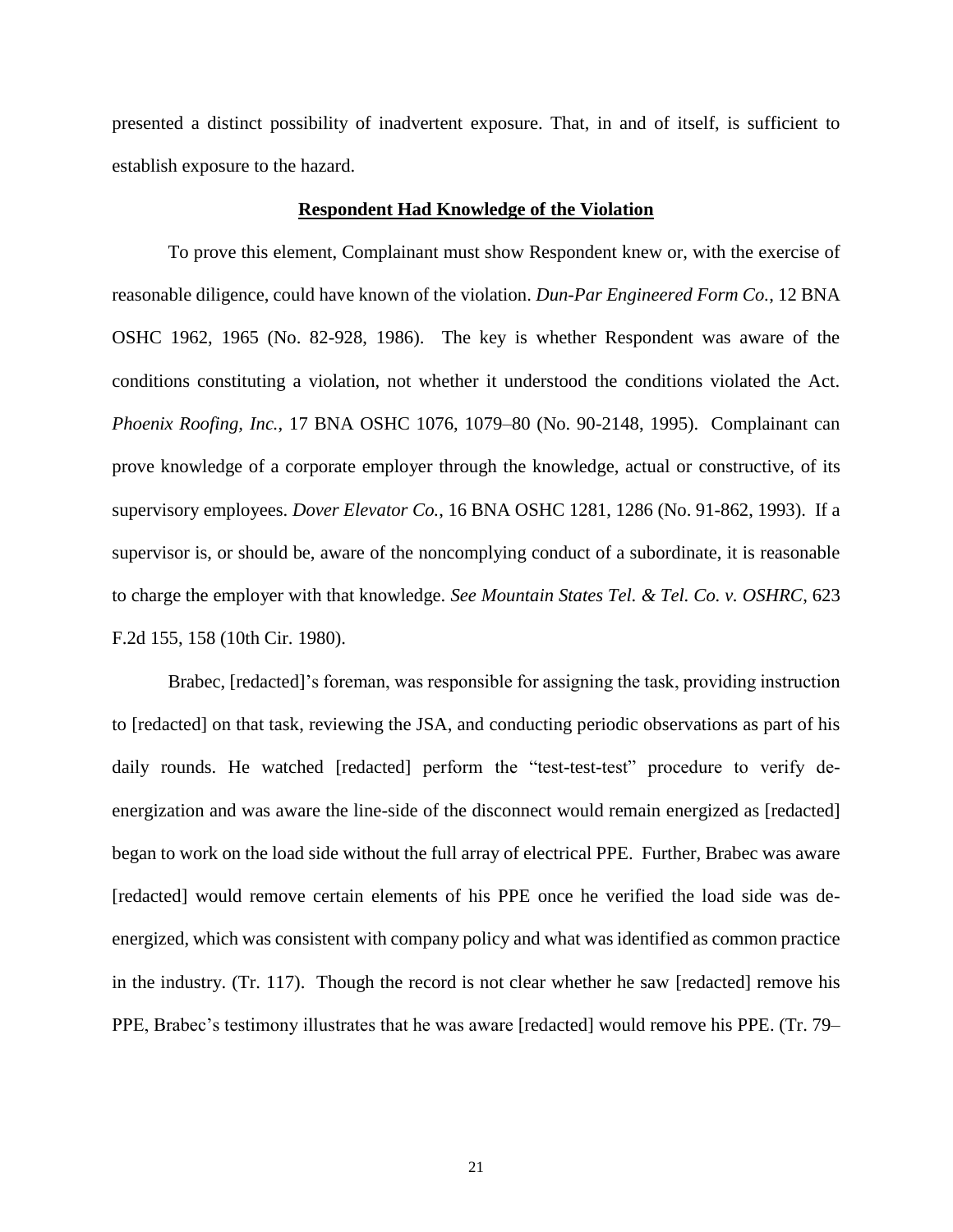88). Indeed, all of Respondent's employees who testified made clear that it was company policy to allow removal of electrical PPE items when the load side of a disconnect had been de-energized.

Thus, while the Court concludes Respondent had knowledge of the violative conditions through the imputed knowledge of Brabec, whether actual or constructive, the Court also finds Respondent itself was aware of the violative conditions. It was Respondent's policy allowing [redacted] to remove PPE, as well as its reliance on "industry practice" to assess the disconnect as ESWC, that placed him in the zone of danger.<sup>6</sup> Irrespective of whether this assessment was consistent with common industry practice or represented a correct interpretation of company policy (given that it explicitly referred to MCC buckets), the consensus was that [redacted] did not violate company rules by removing his PPE. Because [redacted]'s act of removing his PPE after he verified the load side was in a de-energized state was an accepted practice and part of written policy, the Court finds Respondent was actually aware of the conditions constituting a violation.

### **Respondent Failed to Prove the Affirmative Defense of Unpreventable Employee Misconduct**

As noted above, however, Respondent claims it could not have foreseen that [redacted] would exceed the scope of his duties by removing the ground bar and, thus, his subsequent exposure to the arc flash was the product of unpreventable employee misconduct. This argument disregards a fairly basic, and obvious, fact: [redacted] was permitted to remove his PPE notwithstanding the fact that he was working within inches of 480 volt energized components that were not adequately protected from inadvertent contact. For that and other reasons discussed below, Respondent's defense of unpreventable employee misconduct is rejected.

 $\overline{\phantom{a}}$ 

<sup>6.</sup> The Court places the term "industry practice" in quotes for a couple of reasons. First, it was not clear whether Respondent's industry practice argument referred to treating the entire disconnect box as ESWC, or whether it referred to the removal of PPE, or both. Second, as pointed out by Floyd, merely because a practice is "common" does not mean that it is compliant with safety regulations.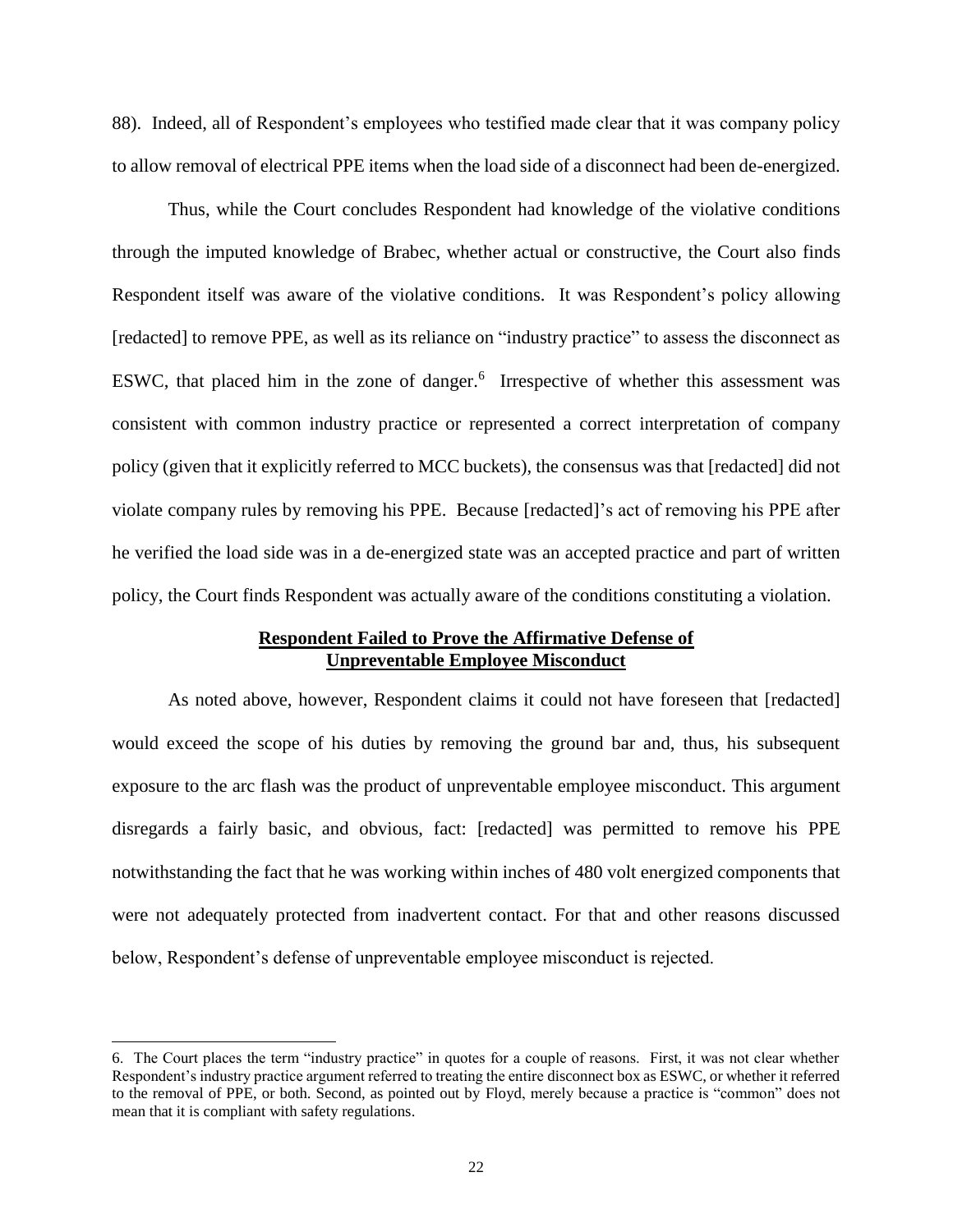In order to prevail on a claim of unpreventable employee misconduct, Respondent must show: (1) it has established work rules designed to prevent the violation; (2) it has adequately communicated those rules to its employees; (3) it has taken steps to discover violations of the rules; and (4) it must effectively enforce the rules when violations are detected. *Am. Eng'g & Dev. Corp.*, 23 BNA OSHC 2093, 2096–97 (No. 10-0359, 2012). In other words, it is incumbent upon Respondent to "demonstrate that the actions of the employee were a departure from a uniformly and effectively communicated and enforced workrule [sic]." *Archer-Western Contractors Ltd.*, 15 BNA OSHC 1013 (No. 87-1067, 1991).

Prior to starting work on the disconnect, Brabec instructed [redacted] to "run conduit, pull wire, and terminate the load side of the disconnect." (Tr. 48). The JSA reflected these very basic steps, which did not appear to take into account any of the "unusual" aspects of the disconnect referenced by Floyd, Taubitz, CSHO Elmore, and even Brabec himself, who determined no shock or arc flash hazards existed at the point of de-energization. (Tr. 67). These unusual aspects, such as the aforementioned gaps and the uninsulated copper ground wire that connected the line side to the load side, however, ended up being significant factors in the subsequent arc flash. (Ex. C-23 at 1). On the face of it, there was nothing implicit or explicit in Brabec's instructions that leads the Court to believe [redacted] violated a rule specific to the task assigned to him.

Nevertheless, Respondent contends that Brabec's instructions were sufficiently specific to prevent [redacted] from removing the ground bar to install the load-side neutral. The Court disagrees. According to both [redacted] and Brabec, [redacted] was instructed to terminate the load-side neutral to the load-side ground bar. There was no mention of the line-side, uninsulated ground wire, which ran from the energized line side to the de-energized load side. This stands to reason, because Brabec admitted he had not looked inside the disconnect box. [redacted] was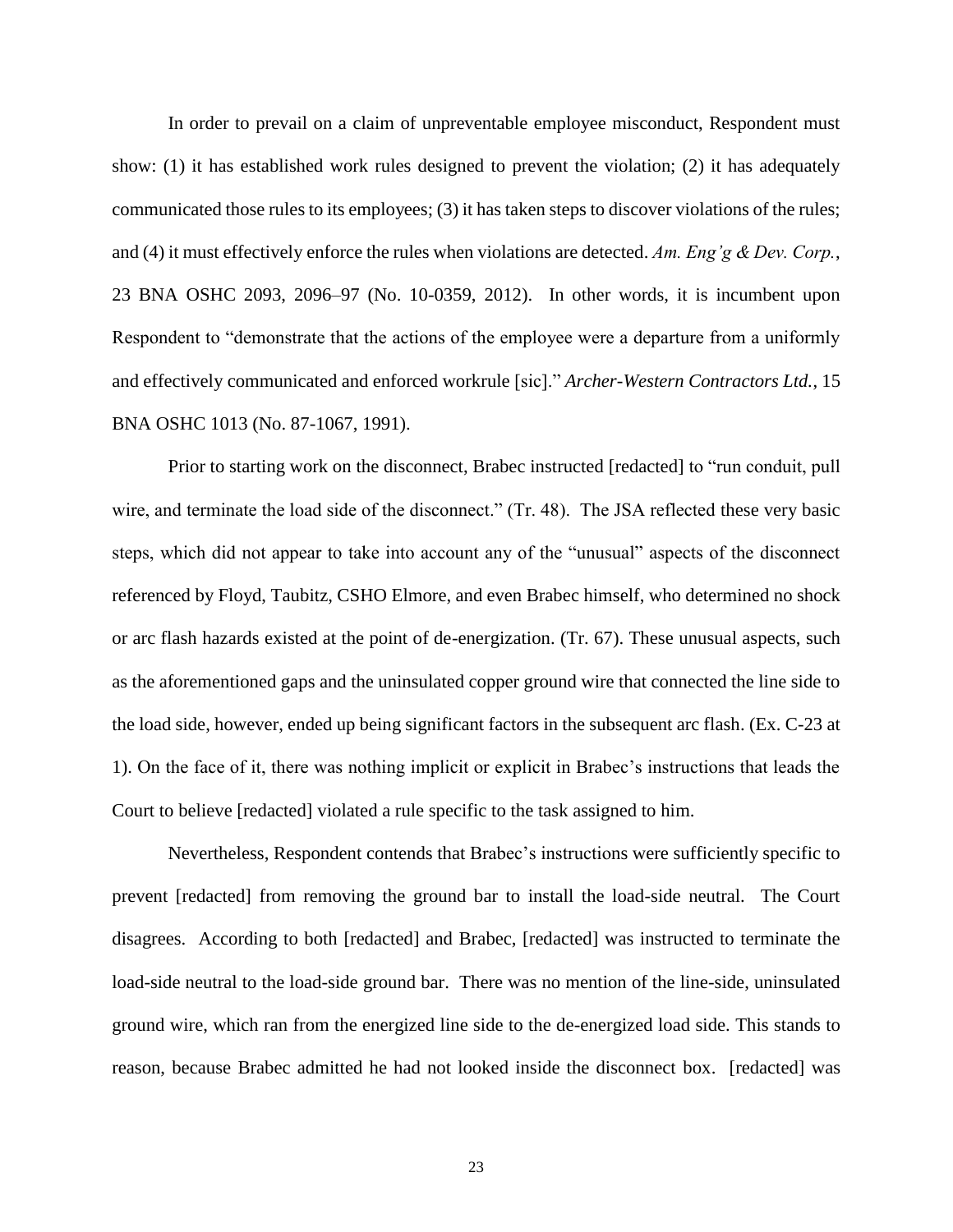confronted with a problem of how to connect the neutral wire to the ground bar after he had installed the A, B, and C phases, which served as an impediment to bonding the neutral. (Tr. 213). As a solution, [redacted] determined he needed to manipulate the ground bar to properly bond the neutral to one of the ground lugs. The Court fails to see how, when viewed objectively, [redacted]'s actions exceeded the scope of his original mandate. Neither Brabec's instructions nor the JSA mentioned the line-side ground wire attaching to the load-side ground bar. Nor, for that matter, do those instructions mention the arc shield gaps that were identified by all testifying parties.

This case is similar to the situation presented in *Secretary of Labor v. Capform*, 19 BNA OSHC 1374 (No. 99-0322, 2001). In that case, the employer provided oral instruction to two new employees on how to remove jacks that were used to support recently poured concrete slabs, also known as stripping. The two employees received instructions on how to remove the jacks under normal circumstances, but their trainer apparently did not provide instructions on how to proceed when immovable obstructions were present. *Id.* The Commission found Respondent failed to provide adequate instruction because, if the trainer had inspected the work area ahead of time, he would have noticed "it might not be possible for the employees to remove all of the posts . . . in the manner in which he had instructed." *Id.* (citing *Automatic Sprinkler Corp.*, 8 BNA OSHC 1384, 1387 (No. 76-5089, 1980) (an employer "must make a reasonable effort to anticipate the particular hazards to which its employees may be exposed in the course of their scheduled work.").

Although [redacted] was not a "new" employee and had performed similar tasks before, he was still an apprentice electrician. It was incumbent upon his foreman, a journeyman with 19 plus years of experience, to "make a reasonable effort to anticipate the particular hazards to which [[redacted]] may be exposed" in the course of his assigned work. *Id.* Instead, Brabec disregarded,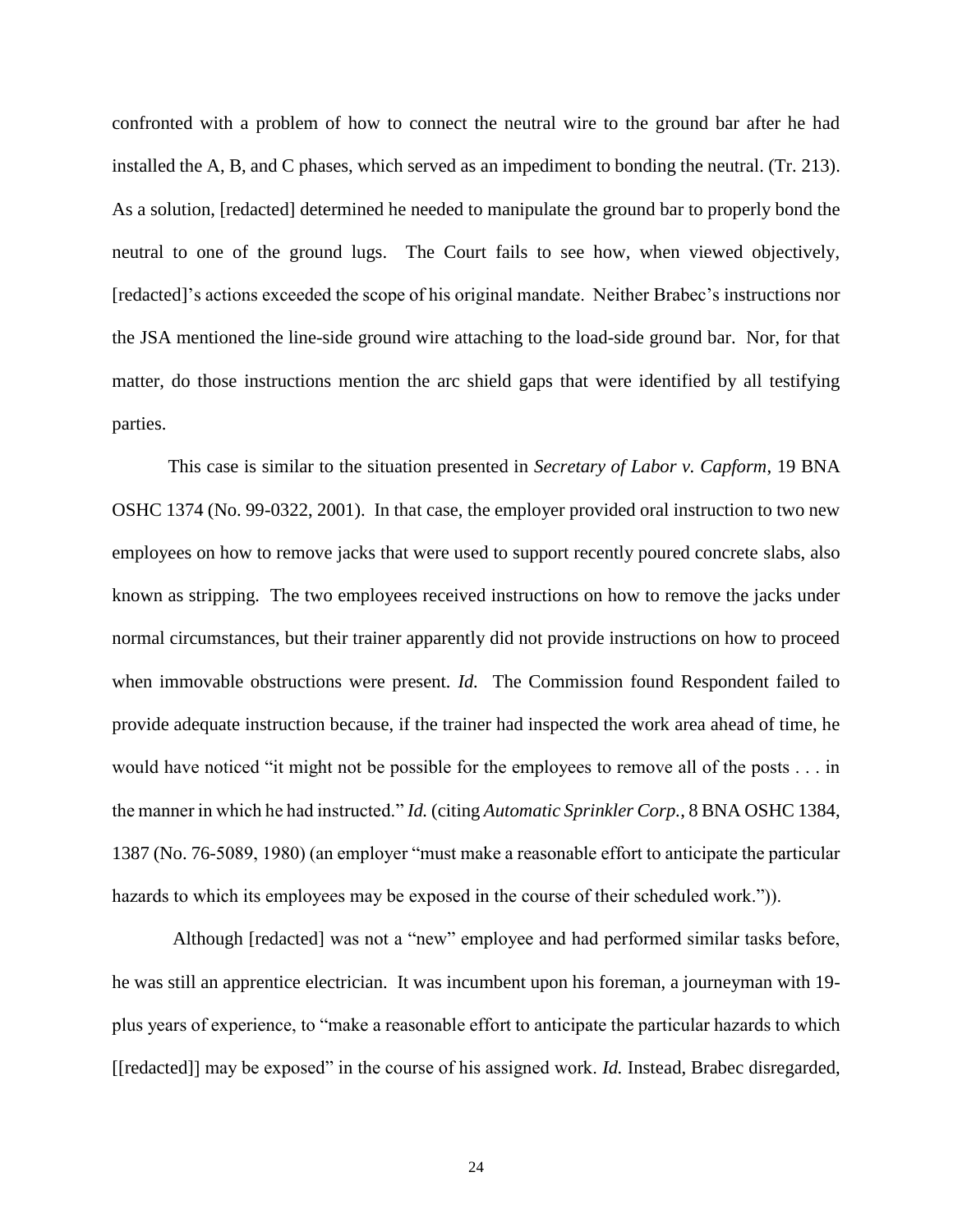or otherwise lent no credence to, the possibilities for inadvertent contact, including the way [redacted] was actually injured in this case. Perhaps this was, as Floyd testified, an over-reliance upon the arc shield as an engineering control, which led to an underestimation of the risk presented by the unusual aspects about this particular disconnect switch. In either case, the Court finds that Brabec's instructions, which were premised on company policy, were insufficient to eliminate the hazard of arc flash and incidental contact. Accordingly, the Court finds Respondent cannot prevail on its claim of unpreventable employee misconduct as it relates to the purported "scope" of [redacted]'s duties. *See Archer-Western Contractors Ltd.*, 15 BNA OSHC 1013 (citing *Brown & Root, Inc.*, 8 BNA OSHC 1055, 1060 (No. 76-3492, 1980)) (holding employer cannot prevail on the defense of unpreventable employee misconduct "where the employer's instructions were insufficient to eliminate the hazard even if the employee had complied with the instructions.").

Respondent does not have an explicit work rule governing this situation, other than the one which permitted [redacted] to remove his PPE and generalized instructions provided by Brabec regarding the scope of [redacted]'s work. The former arguably placed [redacted] in the zone of danger by permitting the removal of PPE while inches from energized components, while the latter insufficiently addressed the hazard. Respondent also attempts to rely on a vague and undefined "seek help" rule, whereby an employee who has reached the limits of their understanding or skill is supposed to seek assistance. (Tr. 124–25). Such a "rule", so called, is nothing more than an admonition to "stay safe", which has been repeatedly rejected as insufficient to support a claim of employee misconduct. *See, e.g., Packerland Packing Co. of Texas, Inc.*, 6 BNA OSHC 1126 (No. 13315, 1977) (holding generalized instructions to "work safely" is not sufficient to establish the exercise of reasonable diligence to prevent violations (citing *Brennan v. Butler Lime & Cement Co.*, 520 F.2d 1011 (7th Cir. 1975))); *Arc Electrical Constr. Co., Inc.*, 7 BNA OSHC 1676 (No.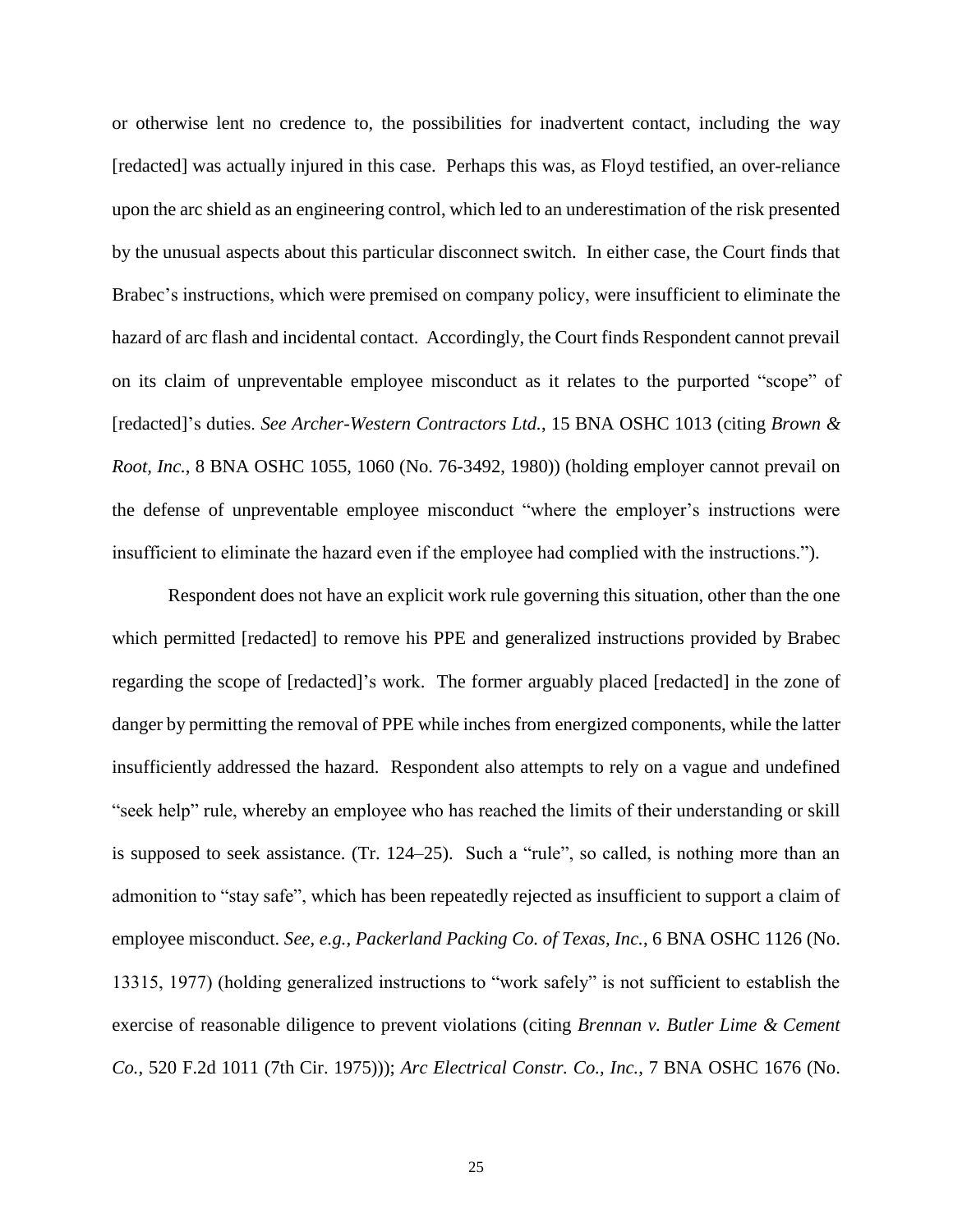77-0091, 1979) (holding instructions to "be careful" or to "take every necessary precaution" were inadequate and evidence a lack of an adequate safety program). Further, such a rule is particularly unhelpful when it comes to inexperienced employees, or those still in training, because it places the onus on the employee to account for what they know and do not know. *See Otis Elevator v. Marshall*, 581 F.2d 1056 (2d Cir. 1978) ("Leaving the decision to the discretion of the employee is not sufficient compliance with the regulation."). At bottom, it is Respondent's obligation to make a reasonable effort to anticipate the hazards to which its employees may be exposed, not the employee himself.

Ultimately, Respondent, through Brabec, applied a one-size-fits-all approach to a situation that required a greater appreciation for the possibility of [redacted]'s exposure to a substantial, and potentially fatal, hazard. Without consideration for the idiosyncrasies of the switch at issue, Respondent relied upon policy and practice to justify [redacted]'s determination that the switch was safe to work on, and that PPE deemed too cumbersome was allowed by the employer to be removed. While this policy and practice may have been "common" under certain circumstances, the Court finds their application to be inappropriate where, as here, the conditions of the disconnect switch warranted the use of additional safeguards or PPE. [redacted] was not exposed to a hazardous condition because he exceeded the scope of his duties; rather, it was Respondent's policies for determining when a circuit was ESWC and allowing removal of PPE that placed [redacted] in the zone of danger. That [redacted] was injured while doing what he was told bonding the neutral to the ground bar—seems entirely foreseeable considering the general nature of the instructions provided by Brabec and memorialized in the JSA, neither of which referenced the uninsulated, copper ground wire running from line side to load side, adjacent to an unprotected,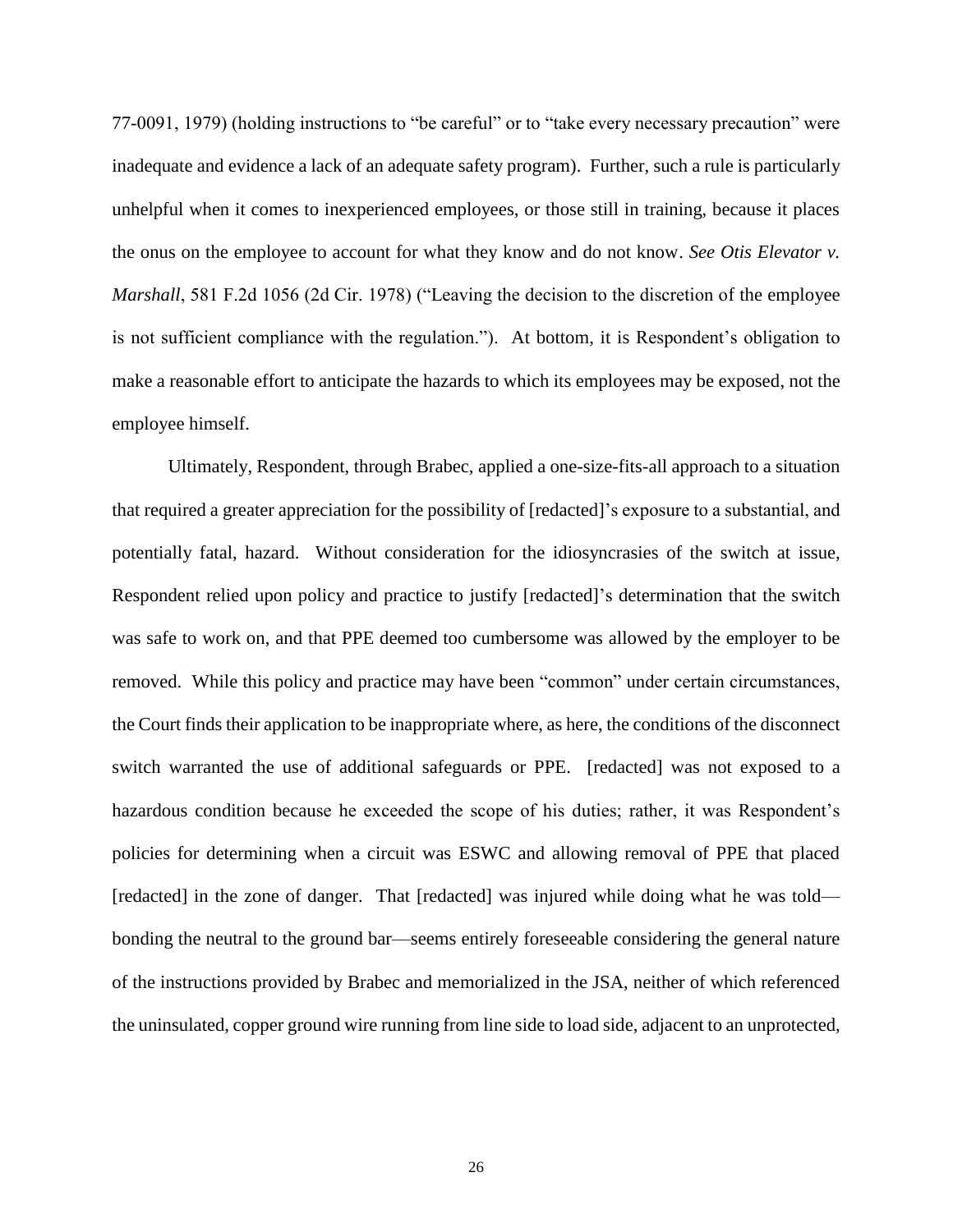energized phase lug. As such, Respondent's claim of unpreventable employee misconduct is rejected.

### **The Violation Was Serious**

A violation is "serious" if there was a substantial probability that death or serious physical harm could have resulted from the violative condition. 29 U.S.C. § 666(k). Complainant need not show that there was a substantial probability that an accident would actually occur; he need only show that if an accident occurred, serious physical harm could result. *Phelps Dodge Corp. v. OSHRC*, 725 F.2d 1237, 1240 (9th Cir. 1984). If the possible injury addressed by a regulation is death or serious physical harm, a violation of the regulation is serious. *Mosser Construction*, 23 BNA OSHC 1044 (No. 08-0631, 2010); *Dec-Tam Corp*., 15 BNA OSHC 2072 (No. 88-0523, 1993).

According to Floyd, an arc flash is an uncontrolled electrical arc that can cause severe damage to equipment, cause fires, and cause severe injury and death due to thermal burns and blast pressure. (Tr. 284). The destructive nature and range of an arc flash involving 480 volts was illustrated by the post-accident condition of the disconnect box, as well as the PPE that [redacted] had removed and was sitting on the ground at the time of the flash. (Exs. C-2 to C-9). [redacted] suffered serious injuries as a result of his exposure to the arc flash, including burns to the hands and face. These injuries caused [redacted] to be hospitalized for weeks and miss work for a couple of months. The violation was serious.

#### **Penalty**

In calculating appropriate penalties for affirmed violations, Section 17(j) of the Act requires the Commission give due consideration to four criteria: (1) the size of the employer's business, (2) the gravity of the violation, (3) the good faith of the employer, and (4) the employer's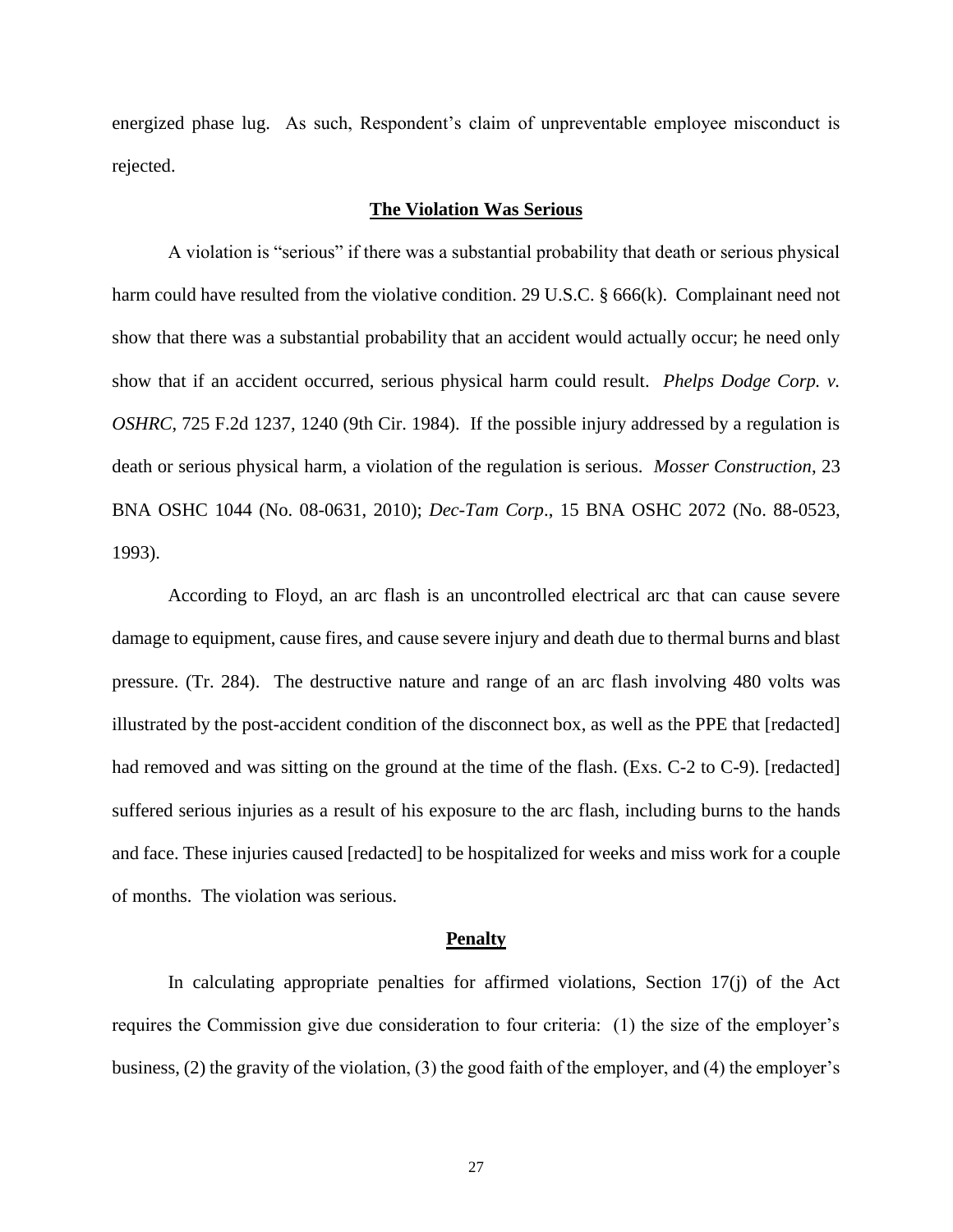prior history of violations. Gravity is the primary consideration and is determined by the number of employees exposed, the duration of the exposure, the precautions taken against injury, and the likelihood of an actual injury. *J.A. Jones Construction Co.*, 15 BNA OSHC 2201 (No. 87-2059, 1993). It is well established that the Commission and its judges conduct *de novo* penalty determinations and have full discretion to assess penalties based on the facts of each case and the applicable statutory criteria. *Valdak Corp*., 17 BNA OSHC 1135 (No. 93-0239, 1995); *Allied Structural Steel*, 2 BNA OSHC 1457 (No. 1681, 1975).

 Complainant proposed a penalty of \$11,408 because it determined there was a high potential for serious injury or death. In calculating the proposed penalty, Complainant further factored Respondent's status as a large, national employer; afforded no good faith reduction do to the occurrence of an accident; and afforded a ten percent penalty reduction based on Respondent's lack of OSHA violation history in the last five years. (Tr. 239-241). The Court sees no reason to depart from Complainant's penalty assessment. Respondent's apprentice-level electrician was exposed to shock and arc flash hazards based on Respondent's policy of allowing the removal of PPE even though there was still potential for contact with 480 volt energized wiring. Based on the totality of the circumstances discussed above, Complainant's proposed penalty of \$11,408 is appropriate and will be assessed.

### **Order**

Based upon the foregoing Findings of Fact and Conclusions of Law, it is ORDERED that:

1. Citation 1, Item 1 is AFFIRMED as a serious violation, and a penalty of \$11,408 is ASSESSED.